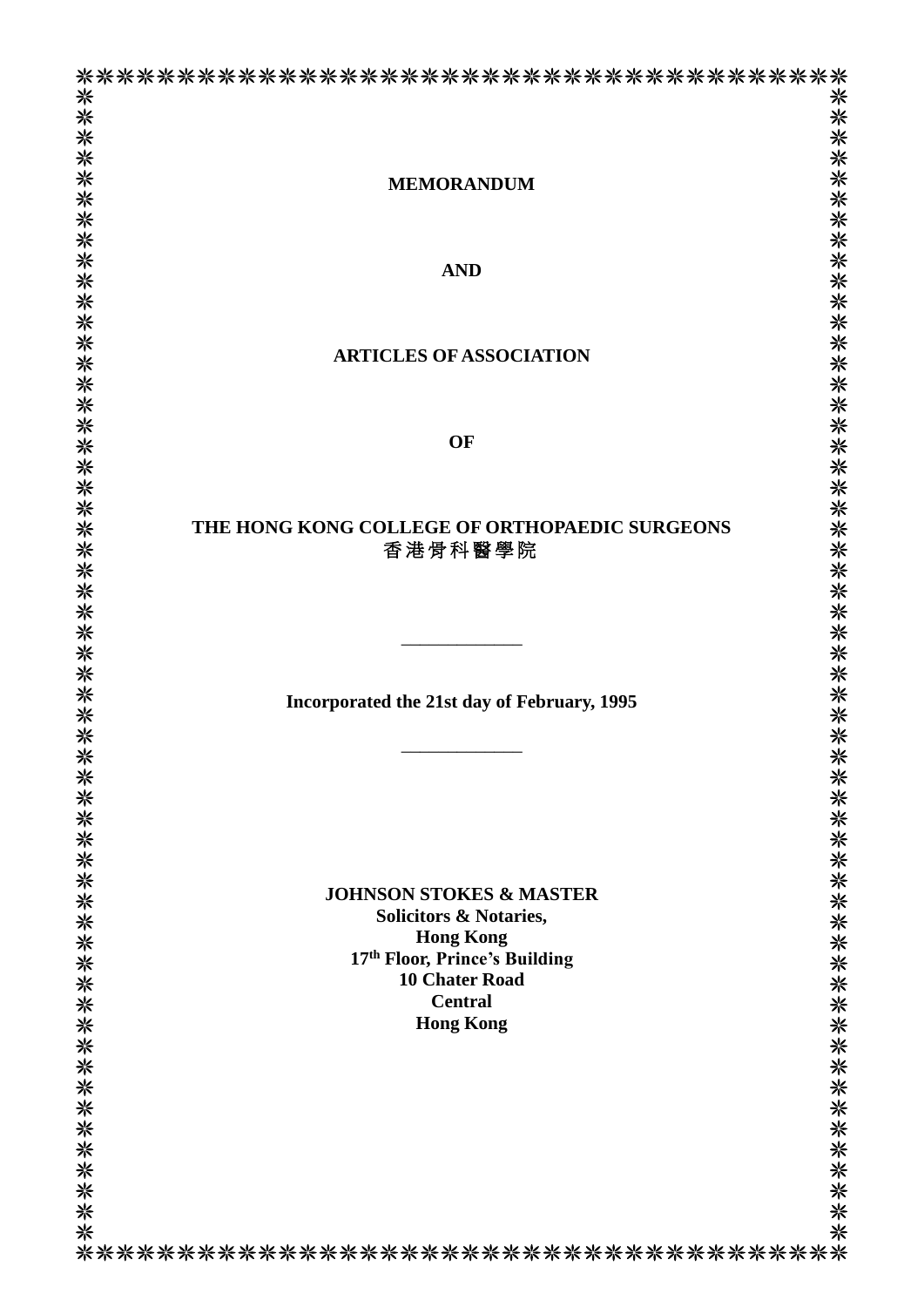## **THE COMPANIES ORDINANCE (CAP. 622)**

**\_\_\_\_\_\_\_\_\_\_\_\_\_**

### **COMPANY LIMITED BY GUARANTEE**

**\_\_\_\_\_\_\_\_\_\_\_\_\_**

#### **MEMORANDUM OF ASSOCIATION**

**of**

# **THE HONG KONG COLLEGE OF ORTHOPAEDIC SURGEONS** 香 港 骨 科 醫 學 院

\_\_\_\_\_\_\_\_\_\_\_\_\_

# **1. NAME**

The name of the Company is "THE HONG KONG COLLEGE OF ORTHOPAEDIC SURGEONS 香港骨科醫學院 " (the "College").

### **2. REGISTERED OFFICE**

The registered office of the College will be situated in Hong Kong.

### **3. OBJECTS**

The objectives of the College are:-

- (1) To promote for public benefit the advancement of orthopaedic surgery which includes but is not limited to the investigation, preservation and restoration of the form and function of the extremities, spine, and associated structures by medical, surgical, and physical means with the aim of bringing relief to patients of all ages suffering from the effects of injury or disease of the musculo-skeletal system;
- (2) To develop, support, and augment the education of persons engaged in the practice of orthopaedic surgery for the public benefit;
- (3) To set standards of training in orthopaedic surgery, to organise and monitor such training, and to promote the accreditation of such training in Hong Kong and internationally for the public benefit;
- (4) To organise and conduct professional examinations in orthopaedic surgery for the public benefit and to liaise with local and international bodies for the purpose of conducting and accrediting these examinations;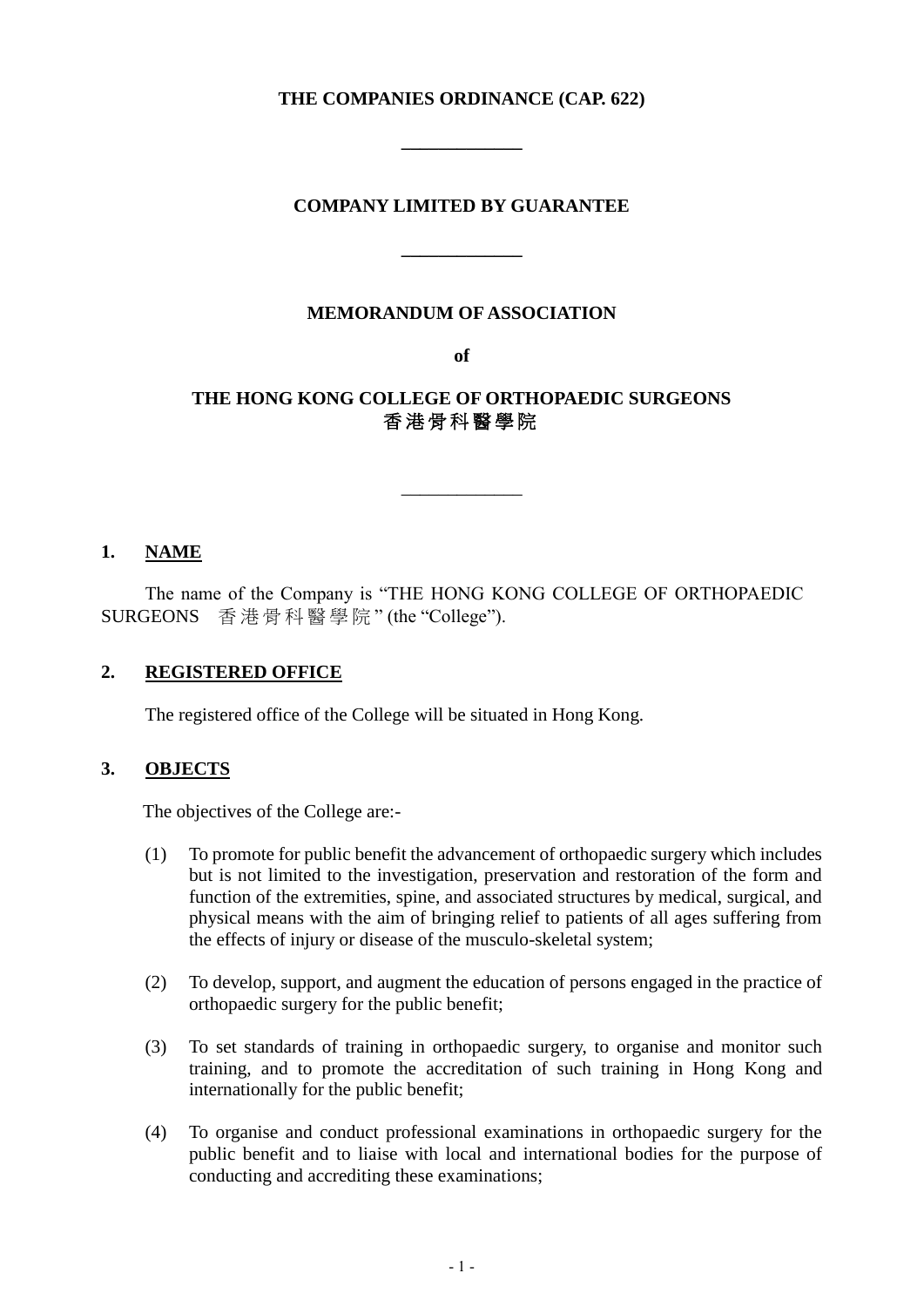- (5) To foster the continuing medical education of orthopaedic surgeons who have completed their training for the public benefit;
- (6) To obtain and maintain statutory recognition as the body responsible for determining standards of practice in orthopaedic surgery for the public benefit;
- (7) To represent the orthopaedic profession in the above objectives in negotiations and interactions with other colleges and similar bodies locally and internationally;
- (8) to carry out and perform all and any other acts, works, enterprises or things as are of a charitable nature;
- (9) to apply for, invite and collect from members of the College or from any other persons, corporations or authorities, subscriptions, donations, gifts, bequests and any other assistance and to apply or donate any money, services or facilities for the purpose of achieving any of the foregoing objects;
- (10) to grant scholarships, donate money, provide funds, offer and award prizes, make gifts in kind and promise gifts to or for others whether charitable organisations or not for the purpose of charitable objects being carried out or achieved;
- (11) acquire by purchase, gift or otherwise, any real or personal property whether subject to any special trust or not;
- (12) sell, improve, manage, develop, exchange, lease, mortgage, dispose of, turn to account or otherwise deal with all or any part of the property, assets, rights and privileges of the College in furtherance of its objects;
- (13) to sell, let, mortgage, dispose of or turn to account all or any of the property or assets of the College as may be thought expedient with a view to the promotion of its objects;
- (14) to undertake and execute any trusts which may lawfully be undertaken by the College and may be conducive to its objects;
- (15) borrow or raise money for the purposes of the College and on such security as may be thought fit;
- (16) to invest the moneys of the College not immediately required for its purposes in or upon such investments, or to subscribe for or acquire or hold any shares, stocks, debentures on any other securities as may be thought fit;
- (17) in so far as the same are necessary to further the charitable objects of the College, to lend money to such persons, companies or associations and on such terms as may seem expedient and to guarantee the performance of contracts by any such persons companies or associations;
- (18) to employ and remunerate and, from time to time if thought fit, dismiss and replace with others such clerks or servants or other employees as the College may think fit, lawyers, accountants, surveyors or other professional or non-professional advisers or consultants as may be considered expedient;
- (19) to draw, make, accept, endorse, discount, execute and issue promissory notes, cheques, bills of exchange and other negotiable or transferable instruments;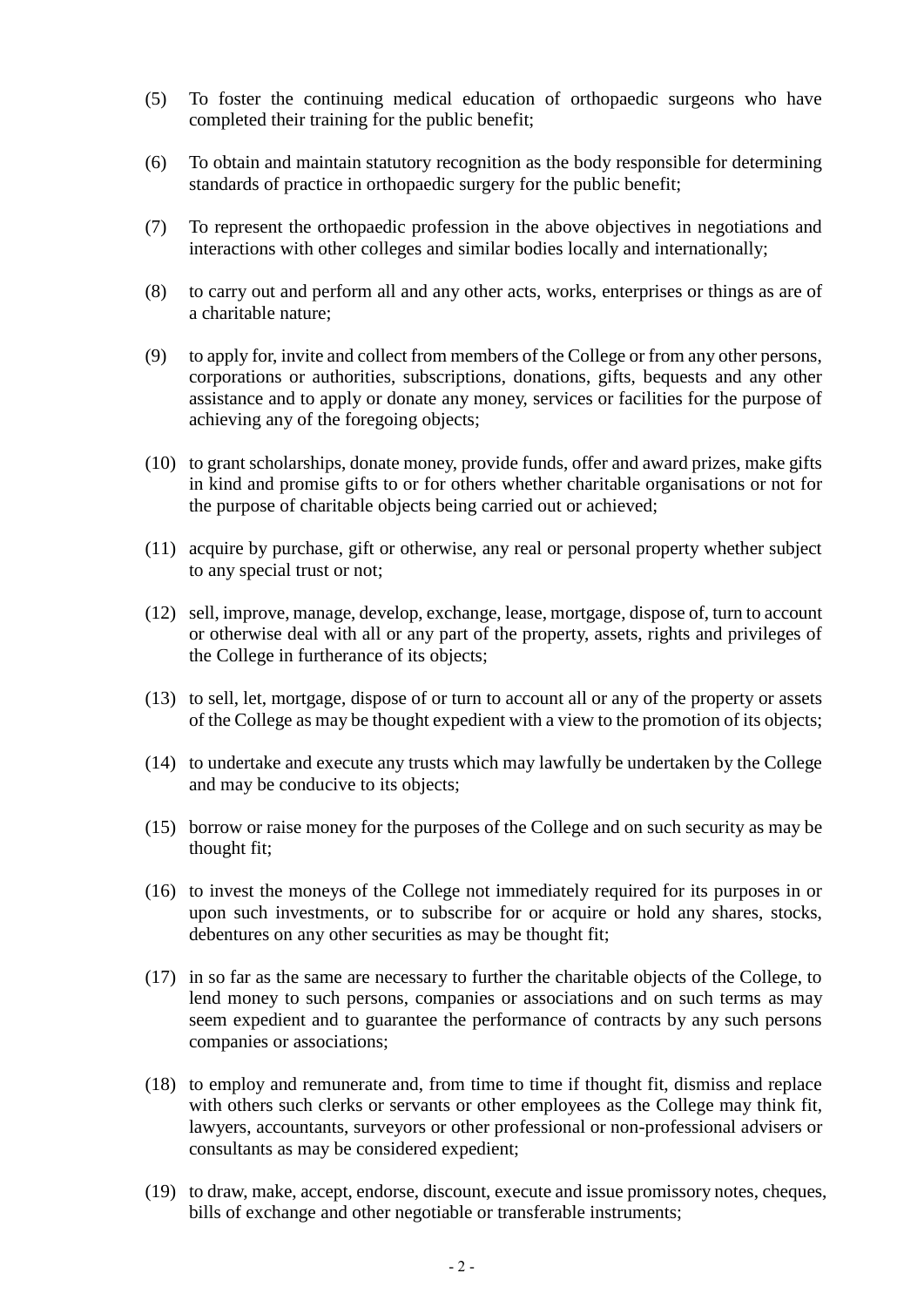- (20) to obtain any ordinance, enactment or order for enabling the College to carry any of its objects into effect or for effecting any modification of the College's constitution or for any other purpose which may seem expedient;
- (21) to vest any real or personal property, rights or interest acquired or belonging to the College in any person for the benefit of the College with a declaration in favour of the College;
- (22) to subscribe for, take or otherwise acquire and hold shares, stocks, debentures or other securities of any other association or company having objects altogether or in part similar to those of the College or carrying on any enterprise or operation capable of being conducted so as directly or indirectly to benefit the College;
- (23) to establish or promote or concur in establishing or promoting any company or companies which may seem directly or indirectly calculated to benefit the College;
- (24) to procure the College to be registered or recognised in any part of the world;
- (25) to enter into any arrangements with any governments or authorities, supreme, municipal, local or otherwise, or any person or company that may seem conducive to the objects of the College, or any of them, and to obtain from any such government, authority, person or company any rights, privileges, charters, contracts, licences and concessions which the College may think it desirable to obtain and to carry out, exercise and comply therewith;
- (26) to support or, as the case may require, oppose any proceedings or applications which may seem calculated directly or indirectly to benefit or, as the case may require, prejudice the College's interest;
- (27) to establish and maintain or procure the establishment and maintenance of any contributory or non-contributory pension or superannuation funds for the benefit of and give or procure the giving of donations, gratuities, pensions, allowances or emoluments to any persons who are or were at any time in the employment or service of the College and the wives, widows, families and dependents of any such persons and make payments to or towards the insurance of any such persons as aforesaid;
- (28) subject to the provisions of Clause 4 hereto to give any remuneration or other compensation (in cash or in any other manner the Council may think fit) to any person for services rendered in the conduct or course of the College's administration and business;
- (29) to pay out of the funds of the College all expenses which the College may lawfully pay with respect to the incorporation and registration of the College;
- (30) to apply money for any of the purposes hereof in furtherance of the objects of the College;
- (31) to carry out any other lawful acts or things as are incidental or conducive to the attainment of the above objects or any of them;

Provided that:-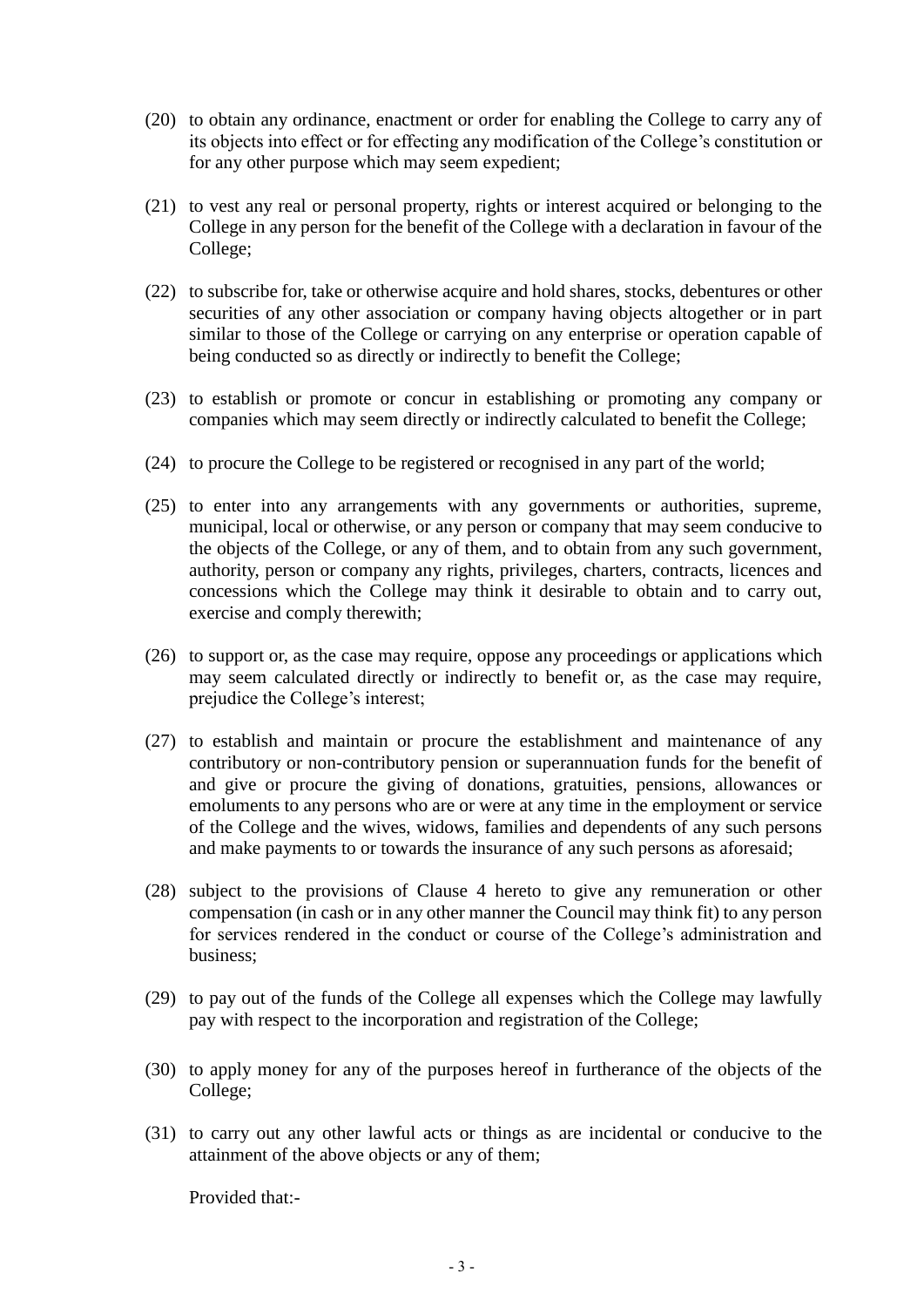- (i) in case the College shall take or hold any property which may be subject to any trusts, the College shall only deal with or invest the same in such manner as allowed by law, having regard to such trusts;
- (ii) the objects of the College shall not extend to the regulations of relations between workers and employers or organisations of workers and organisations of employers;
- (iii) the powers set forth in the Seventh Schedule of the predecessor Ordinance (as defined in section 2(1) of the Companies Ordinance, Chapter 622 of the Laws of Hong Kong) are hereby excluded.

# **4. USE OF INCOME AND PROPERTY**

- (1) The income and property of the College, howsoever derived, shall be applied solely towards the promotion of the objects of the College as set forth in this Memorandum of Association.
- (2) Subject to (4) and (5) below, no portion of the income and property of the College shall be paid or transferred directly or indirectly, by way of dividend, bonus, or otherwise howsoever, to the members of the College.
- (3) No member of the Council or governing body of the College shall be appointed to any salaried office of the College, or any office of the College paid by fees and no remuneration or other benefit in money or money's worth (except as provided in (5) below) shall be given by the College to any member of the Council or governing body.
- (4) Nothing herein shall prevent the payment, in good faith, by the College of reasonable and proper remuneration to any officer or servant of the College, or to any member of the College not being a member of the council or governing body of the College in return for any services actually rendered to the College.
- (5) Nothing herein shall prevent the payment, in good faith, by the College:-
	- (i) to any member of its Council or governing body of out-of-pocket expenses;
	- (ii) of interest on money lent by any member of the College or its Council or governing body at a rate per year not exceeding 2% above the prime rate prescribed for the time being by The Hongkong and Shanghai Banking Corporation Limited for Hong Kong dollar loans;
	- (iii) of reasonable and proper rent for premises demised or let by any member of the College or of its Council or governing body;
	- (iv) of remuneration or other benefit in money or money's worth to a body corporate in which a member of the College or of its Council or governing body is interested solely by virtue of being a member of that body corporate by holding not more than one-hundredth part of its capital or controlling not more than a one-hundredth part of its votes.
- (6) No person shall be bound to account for any benefit he may receive in respect of any payment properly paid in accordance with (4) and (5) above.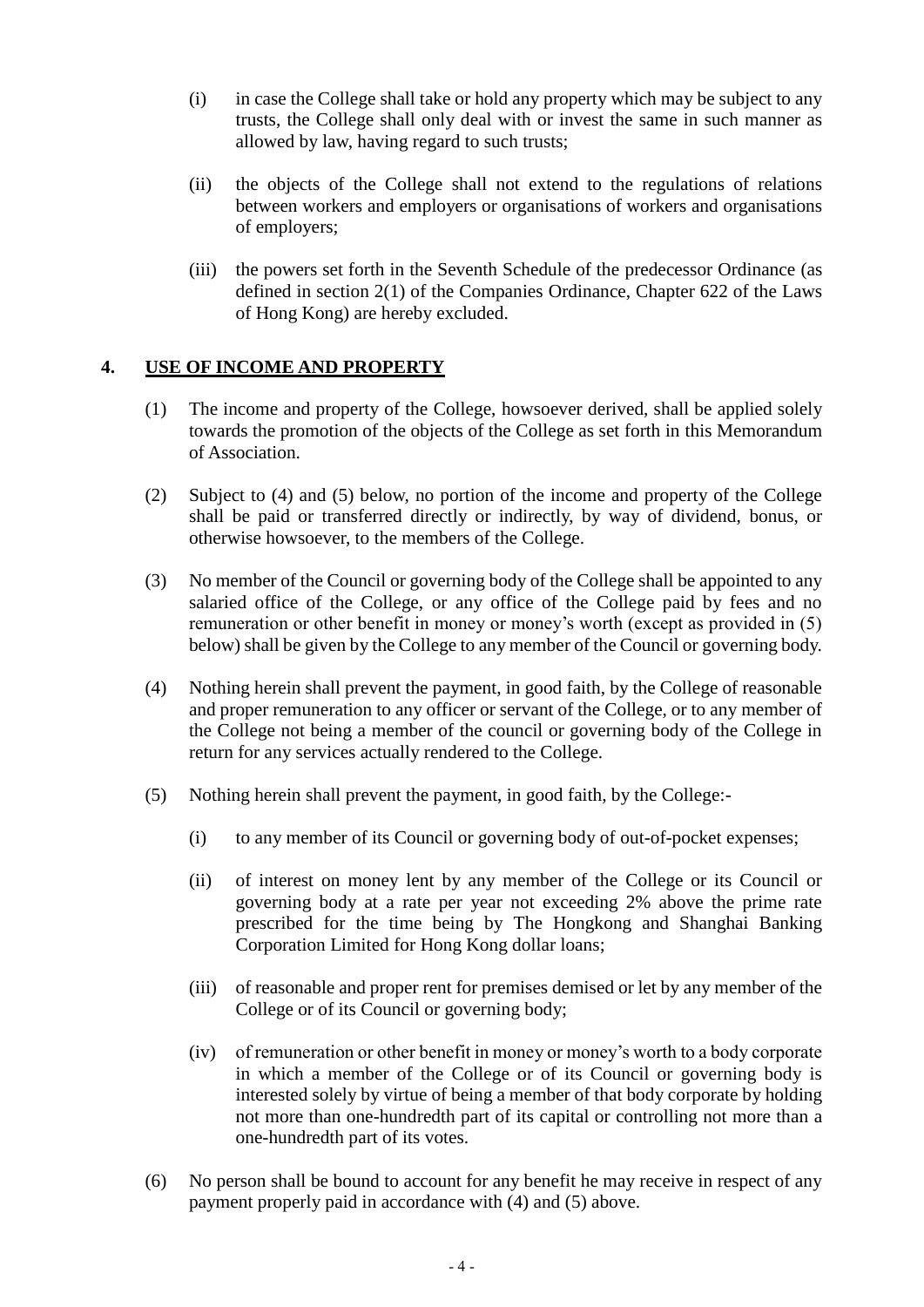## **5. LIMITED LIABILITY**

The liability of the members of the College is limited.

#### **6. CONTRIBUTION TO ASSETS**

Every member of the College undertakes to contribute to the assets of the College, in the event of its being wound up while such person is a member or within one year thereafter, for payment of the debts and liabilities of the College contracted before such person ceases to be a member and the costs, charges and expenses of winding up and for the adjustment of the rights of the contributories among themselves, such amount as may be required but not exceeding HK\$100.00.

# **7. APPLICATION OF EXCESS PROPERTY**

If, upon the winding up or dissolution of the College, there remains, after the satisfaction of all its debts and liabilities, any property whatsoever, the same shall not be paid to or distributed among the members of the College but shall be given or transferred to some other institution or institutions having objects similar to the objects of the College and which shall prohibit the distribution of its or their income and property among its or their members to an extent at least as great as is imposed on the College under or by virtue of Clause 4 of this Memorandum of Association, such institution or institutions to be determined by the members of the College at or before the time of dissolution and, in default thereof by a Judge of the High Court of the Hong Kong Special Administrative Region having jurisdiction in regard to charitable funds, and, if and so far as effect cannot be given to the aforesaid provision, then to some charitable object.

#### **8. AMENDMENT**

No addition, alteration or amendment shall be made to or in this Memorandum of Association or the Articles of Association for the time being in force unless such addition, alteration or amendment has previously been submitted to and approved by the Registrar of Companies in writing or is made under a direction given under section 104(2)(b) or 105 of the Ordinance.

### **9. FORMATION OF SUBSIDIARY**

The College shall not form a subsidiary or hold a controlling interest in another body corporate, unless the formation of such a subsidiary or the holding of such a controlling interest has previously been approved by the Registrar of Companies in writing.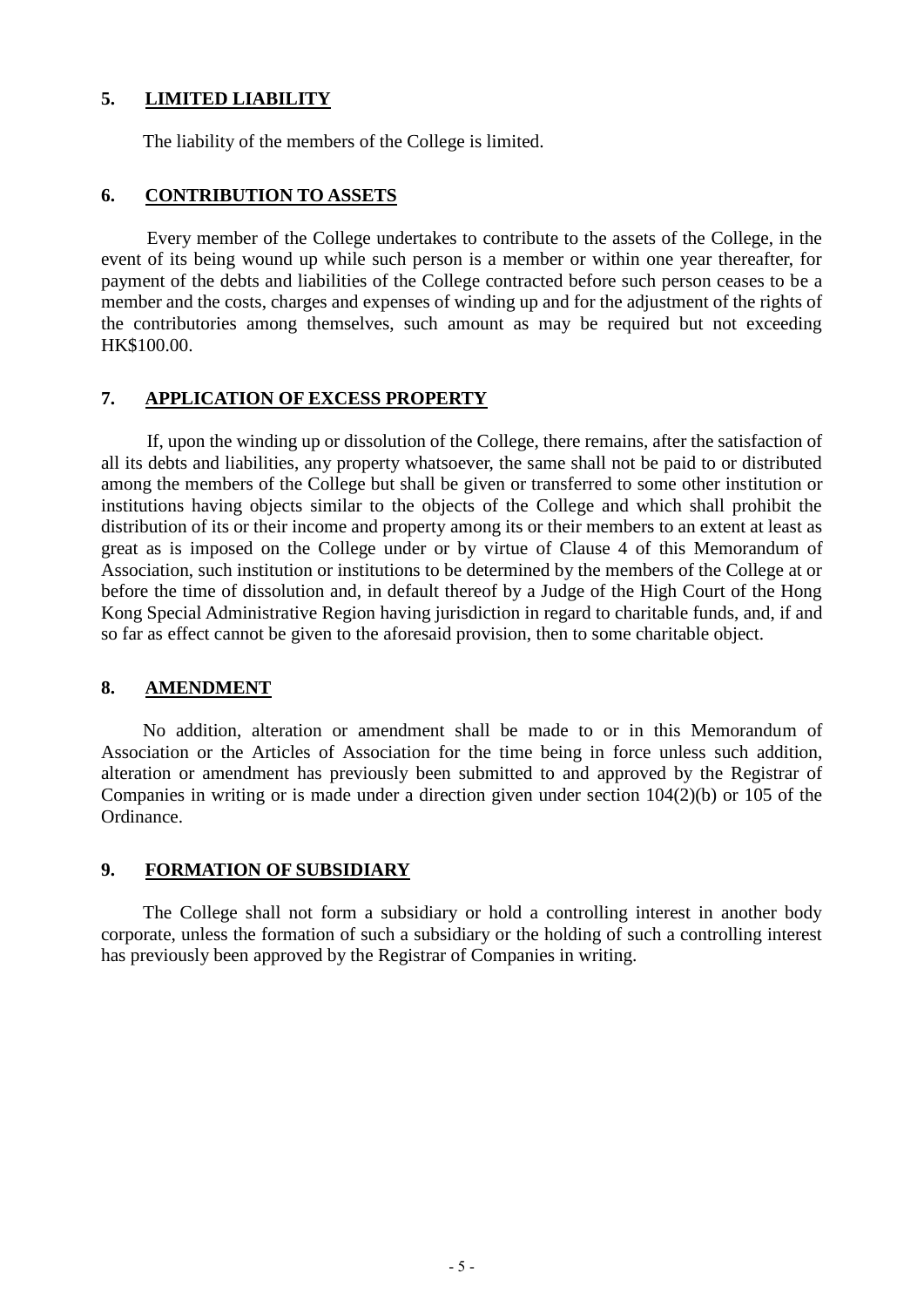WE, the several persons whose names, addresses and descriptions are hereto subscribed, are desirous of being formed into a company in pursuance of this Memorandum of Association.

| Names, Addresses and Descriptions of Subscribers                                                                                                                                |                         |
|---------------------------------------------------------------------------------------------------------------------------------------------------------------------------------|-------------------------|
| (Sd.) Professor Chan Kai Ming (陳啟明<br>$\mathcal{L}$<br>Department of Orthopaedics & Traumatology,<br>Prince of Wales Hospital,<br>Shatin,<br>N.T.                               | Medical<br>Practitioner |
| (Sd.) Dr. Chan Kow Tak (陳求德)<br>404 Takshing House,<br>20 Des Voeux Road C.,<br>Hong Kong.                                                                                      | Medical<br>Practitioner |
| 周肇平<br>(Sd.) Professor Chow Shew Ping<br>$\overline{a}$<br>$\lambda$<br>Department of Orthopaedic Surgery,<br>University of Hong Kong,<br>at Queen Mary Hospital,<br>Hong Kong. | Medical<br>Practitioner |
| (Sd.) Dr. Chow Yat Ngok, York (同一嶽<br>$\lambda$<br>30 Gascoigne,<br>Queen Elizabeth Hospital,<br>Kowloon.                                                                       | Medical<br>Practitioner |
| (Sd.) Dr. David Fang<br>方津生 )<br>$\sqrt{2}$<br>306 Tak Shing House,<br>20 Des Voeux Road,<br>Central,<br>Hong Kong.                                                             | Medical<br>Practitioner |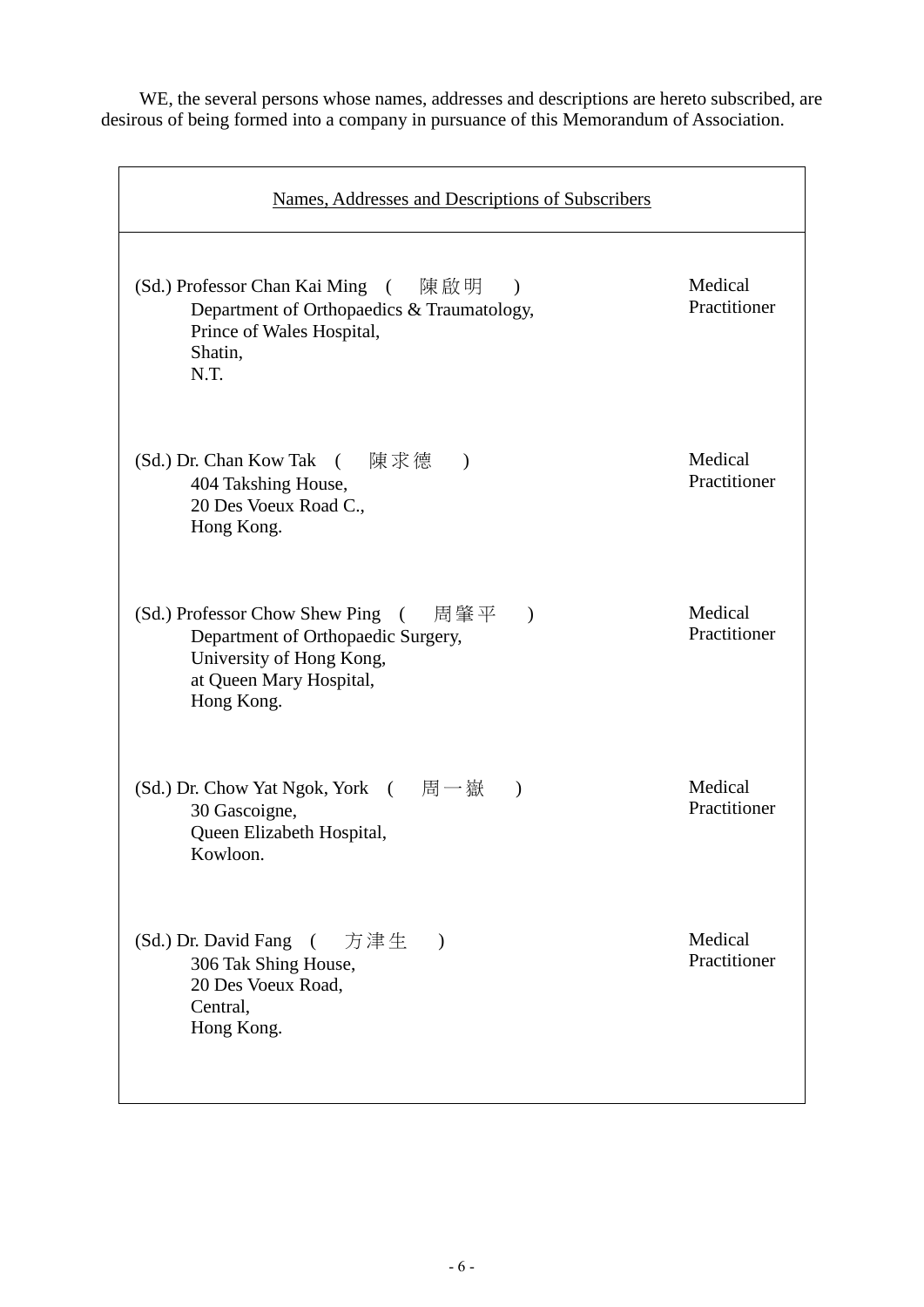| Names, Addresses and Descriptions of Subscribers                                                                                                                                |                         |
|---------------------------------------------------------------------------------------------------------------------------------------------------------------------------------|-------------------------|
| (Sd.) Professor Fang Sin Yang, Harry (方心讓)<br>Room 1, Out Patient Department,<br>St. Paul's Hospital,<br>2 Eastern Hospital Road,<br>Causeway Bay,<br>Hong Kong.                | Medical<br>Practitioner |
| (Sd.) Dr. Hsu Che Shek, Louis (許子石<br>$\mathcal{L}$<br>Room 1525, 15/F., Prince's Building,<br>Chater Road,<br>Central,<br>Hong Kong.                                           | Medical<br>Practitioner |
| (Sd.) Dr. Lau Pui Yau<br>( 婁培友<br>$\mathcal{E}$<br>Department of Orthopaedic & Traumatic Surgery,<br>United Christian Hospital,<br>130 Hip Wo Street,<br>Kwun Tong,<br>Kowloon. | Medical<br>Practitioner |
| (Sd.) Professor Leung Ping Chung (梁秉中<br>$\lambda$<br>Department of Orthopaedics & Traumatology,<br>Prince of Wales Hospital,<br>Shatin,<br>N.T.                                | Medical<br>Practitioner |
| (Sd.) Dr. Luk Dip Kei, Keith<br>陸瓞驥<br>$\left($<br>$\mathcal{E}$<br>Department of Orthopaedic Surgery,<br>University of Hong Kong,<br>at Queen Mary Hospital,<br>Hong Kong.     | Medical<br>Practitioner |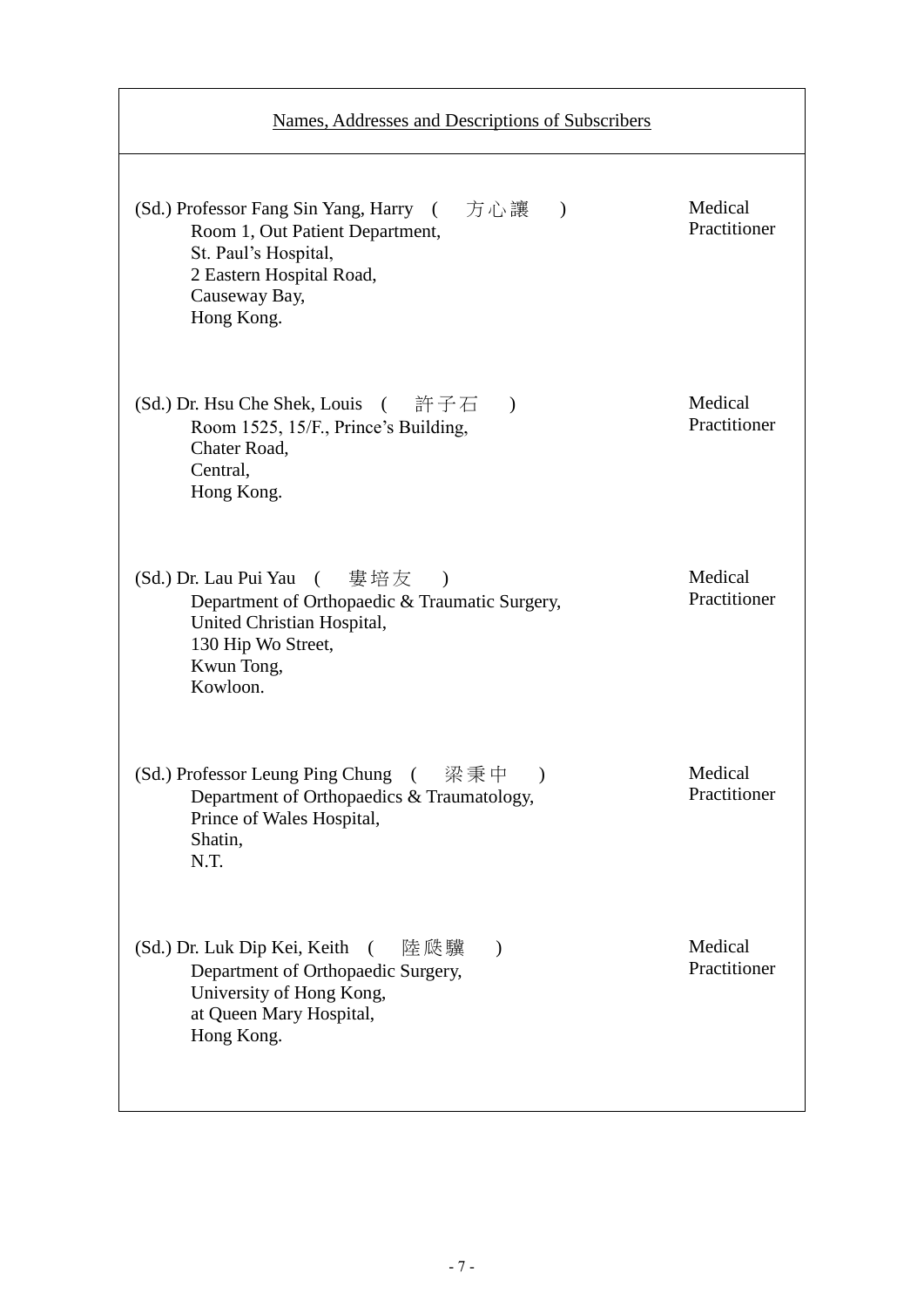# Names, Addresses and Descriptions of Subscribers

(Sd.) Dr. Yeung Sai Hung ( 楊世雄 ) Department of Orthopaedics & Traumatology, Princess Margaret Hospital, Lai King Hill Road, Kowloon.

Medical Practitioner

Dated the 12<sup>th</sup> day of January, 1995

WITNESS to the above signatures:

(Sd.) Dr. David Fang Medical Practitioner, 306 Tak Shing House, 20 Des Voeux Road, Central, Hong Kong.

WITNESS to the signature of Dr. David Fang

(Sd.) Aileen S. Lloyd Solicitor, 17th Floor, Prince's Building, 10 Chater Road, Hong Kong.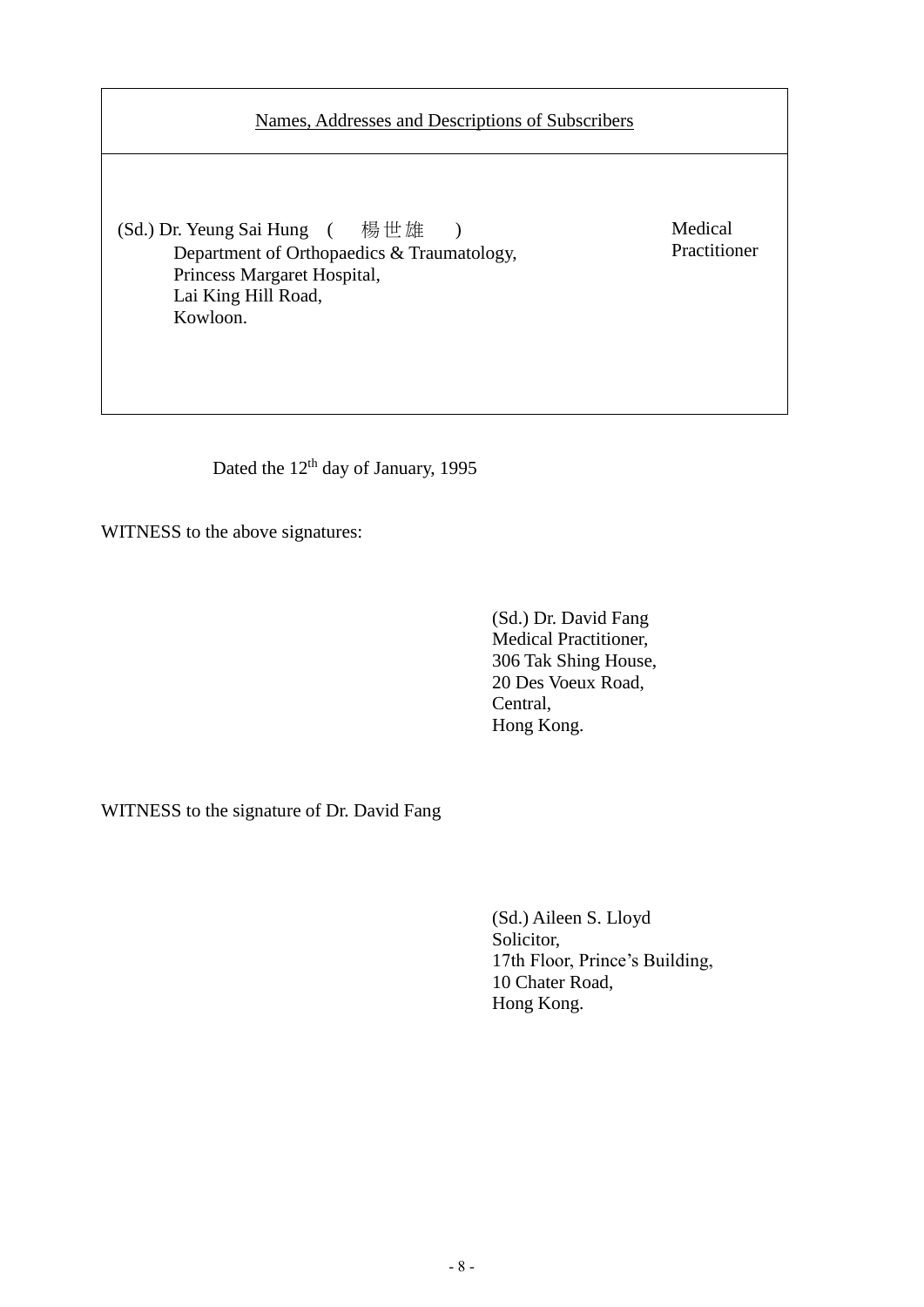# **THE COMPANIES ORDINANCE (CAP. 622)**

**\_\_\_\_\_\_\_\_\_\_\_\_\_**

#### **COMPANY LIMITED BY GUARANTEE**

**\_\_\_\_\_\_\_\_\_\_\_\_\_**

#### **ARTICLES OF ASSOCIATION**

**of**

# **THE HONG KONG COLLEGE OF ORTHOPAEDIC SURGEONS** 香 港 骨 科 醫 學 院

# **DEFINITIONS**

\_\_\_\_\_\_\_\_\_\_\_\_\_

1. In these Articles, except where the context otherwise requires:-

| "College"            | means the Company incorporated as "THE HONG KONG<br>COLLEGE OF ORTHOPAEDIC SURGEONS<br>香港骨<br>科醫學院".                                            |
|----------------------|-------------------------------------------------------------------------------------------------------------------------------------------------|
| "Chief Censor"       | means the person for the time being holding the office of<br>Chief Censor.                                                                      |
| "Deputy Censor"      | means the person for the time being holding the office of<br>Deputy Censor.                                                                     |
| "Council"            | means the Council for the time being of the College, whose<br>members shall be deemed to be directors for the purposes<br>of the Ordinance.     |
| "Honorary Secretary" | means the person for the time being holding the office of<br>Honorary Secretary.                                                                |
| "Honorary Treasurer" | means the person for the time being holding the office of<br>Honorary Treasurer.                                                                |
| "member"             | means a person admitted to membership of the College by<br>the Council and whose name appears on the Register of<br>Members for the time being. |
| "Office"             | means the registered office, for the time being, of the<br>College.                                                                             |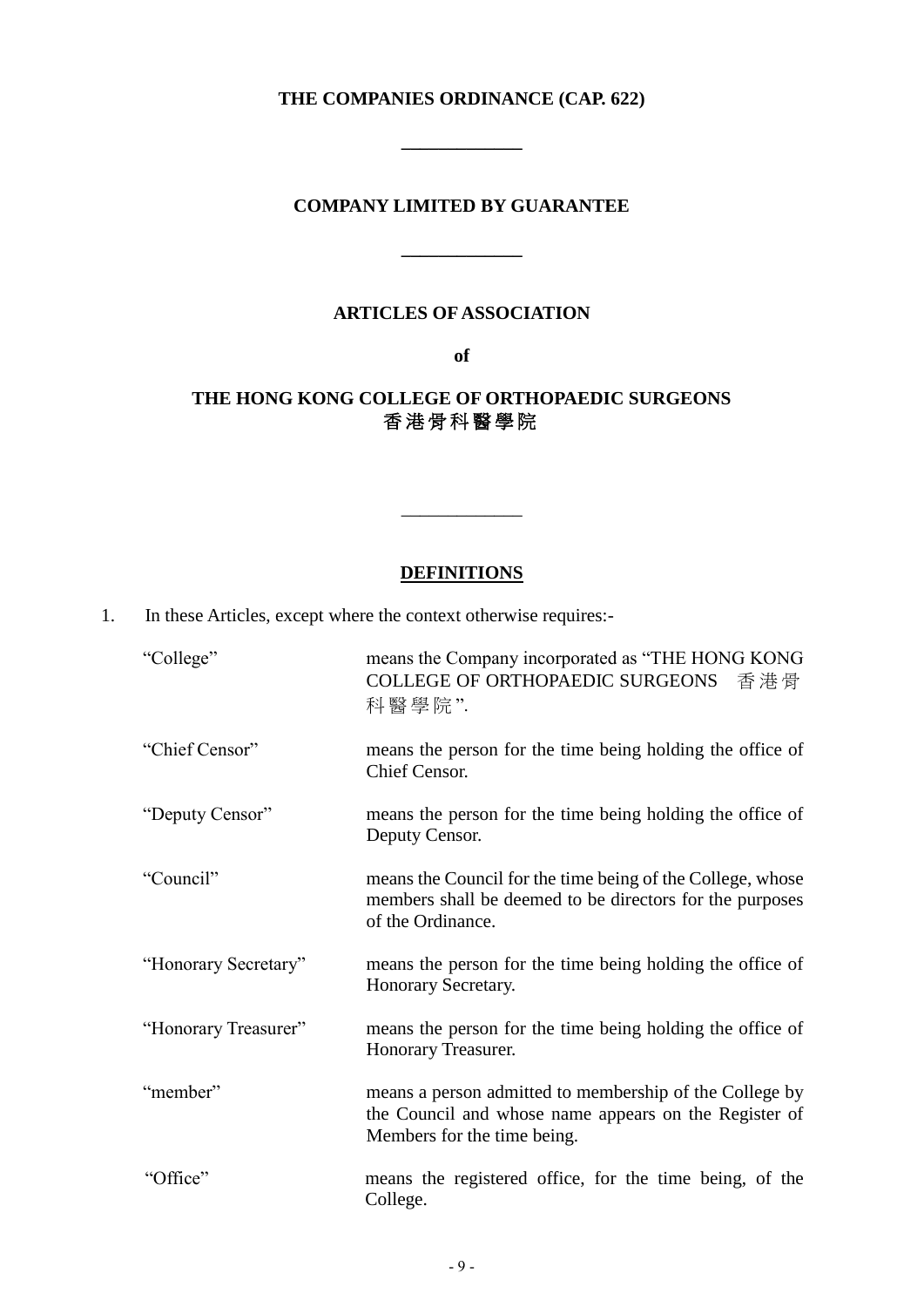| "Ordinance"             | means the Companies Ordinance, Chapter 622 of the Laws<br>of Hong Kong including the related subsidiary legislation,<br>and any modifications thereto.                            |
|-------------------------|-----------------------------------------------------------------------------------------------------------------------------------------------------------------------------------|
| "predecessor Ordinance" | means the predecessor Ordinance as defined in section $2(1)$<br>of the Companies Ordinance, Chapter 622 of the Laws of<br>Hong Kong including the related subsidiary legislation. |
| "President"             | means the person, for the time being elected by the Council,<br>to hold the office of President of the College.                                                                   |
| "Register"              | means the Register of Members of the College to be kept<br>pursuant to section 627 of the Ordinance.                                                                              |
| "Seal"                  | means the common seal of the College.                                                                                                                                             |
| "Vice-President"        | means the person, for the time being elected by the Council,<br>to hold the office of Vice-President of the College.                                                              |
| "President-Elect"       | means the person, for the time being elected by the Council,<br>to hold the office of President-Elect of the College.                                                             |

References herein to Articles are to Articles of these Articles of Association. Words importing the singular shall include the plural and vice versa. Words importing the masculine shall include the feminine and vice versa.

#### **MEMBERSHIP**

2. The number of members with which the College proposes to be registered is 500 but the Council may, from time to time, register an increase.

#### 3. Status

Membership of the College is strictly non-transferable.

4. Categories

There shall be five classes of members, namely Fellows, Honorary Fellows, Ad Hominem Fellows, Inactive Fellows, and Overseas Fellows, and each class of members shall have rights as hereinafter mentioned.

- 5. Fellows
	- (a) The subscribers to the Memorandum and Articles of Association of the College and such other persons already admitted to the fellowship by the Council before  $1<sup>st</sup>$  June 2004 shall be Fellows of the College. Other than these and the Honorary Fellows and Ad Hominem Fellows, those admitted to be Fellows of the College shall meet all the requirements set out in (b) and (c) and (d) of this Article.
	- (b) A Fellow must have completed such training requirements in orthopaedic surgery and passed such examination(s) as determined by the Council from time to time.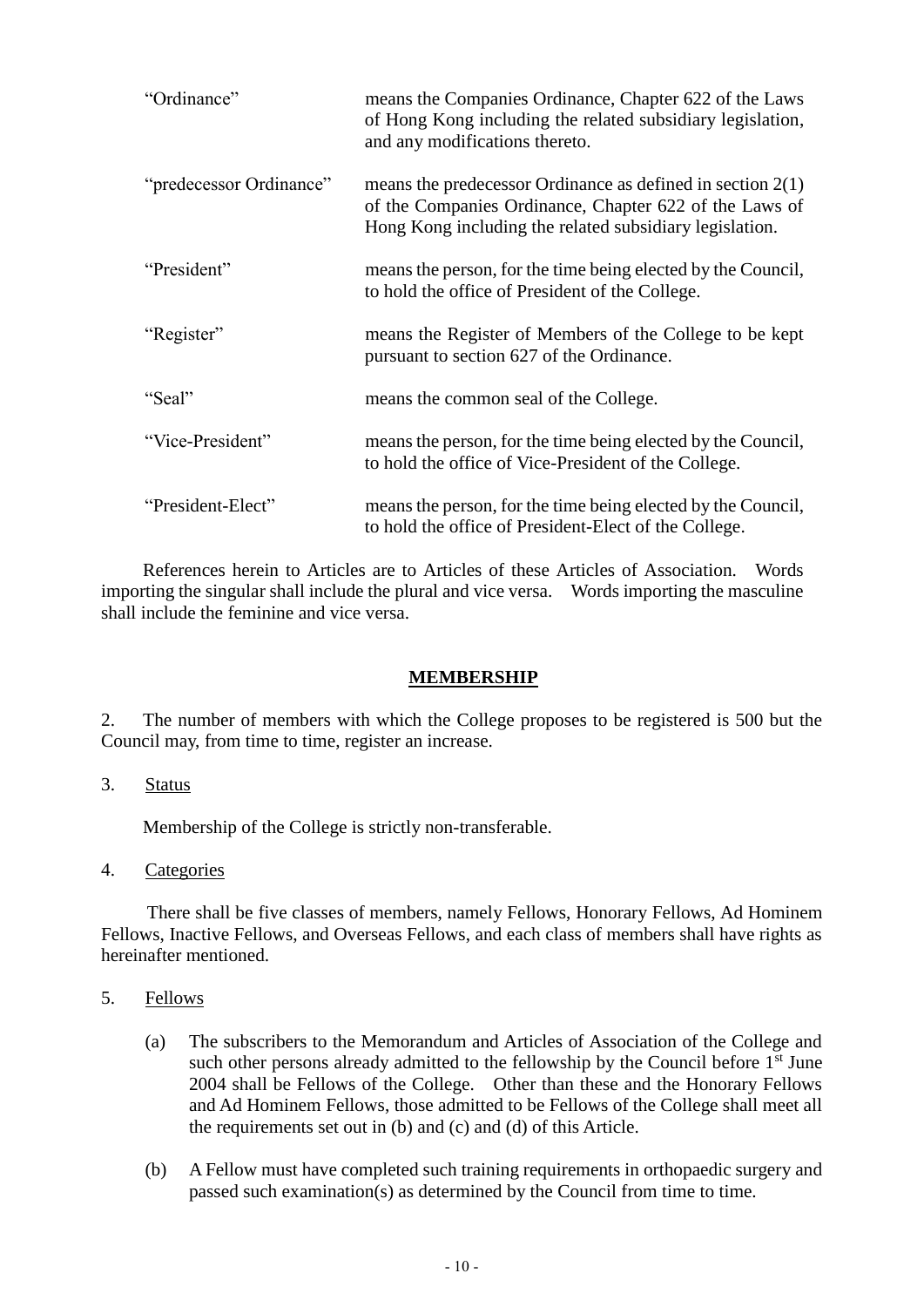- (c) A Fellow must be a registered medical practitioner of Hong Kong who ordinarily resides in Hong Kong. This requirement may be exempted by a resolution carried by a three-quarter majority of the Council members present at a Council meeting of the College.
- (d) Admission of Fellows

Applications for fellowship must be submitted to the Honorary Secretary of the College on forms provided by the College. The application must be supported by two Fellows of the College. Admission to fellowship shall be by a majority vote of at least two-thirds of the Council members present and voting at a Council meeting of the College. Agreement in writing (by email, fax, or otherwise) of two-thirds or more of all Council members shall be as effective as a majority vote of at least two-thirds of the Council members present and voting at a Council meeting.

#### 6. Honorary Fellows

Honorary Fellowship may be conferred upon an individual who has made outstanding contributions to orthopaedic surgery or to the College and such conferment shall be recommended by the Council and approved at a general meeting of the College. An Honorary Fellow may quote his/her title as "Honorary Fellow of the Hong Kong College of Orthopaedic Surgeons (Hon FHKCOS)" or in Chinese "香港骨科醫學院榮譽院士".

### 7. Ad Hominem Fellows

Ad Hominem Fellows may be conferred upon an individual who does not practice orthopaedic surgery in Hong Kong. The candidate has made distinguished contributions to orthopaedic surgery or to the College, and the nomination shall be proposed and seconded by five fellows of the College. The Council shall be entitled at their discretion to appoint Ad Hominem Fellows of the College and shall decide by a resolution carried by a three-quarter majority of the Council members present at a Council meeting of the College. An Ad Hominem Fellow may quote his/her title as "Ad Hominem Fellow of the Hong Kong College of Orthopaedic Surgeons (Ad Hom FHKCOS)" or in Chinese "香港骨科醫學院名譽院士".

### 8. Inactive Fellows

A Fellow who is no longer engaged in the active practice of orthopaedic surgery, or one disabled by sickness or injury for a period in excess of one year, may on application to the Council be granted Inactive Fellowship, with waiver of subscription fees. The application must be submitted in writing to the Honorary Secretary of the College and shall be approved by a resolution carried by a simple majority of the Council members present at a Council meeting of the College. Inactive Fellowship may be transferred back to active fellowship upon the written request of the Inactive Fellow and by permission of the Council. Inactive Fellow may continue to use the title of FHKCOS.

### 9. Overseas Fellows

A Fellow who has resided out of Hong Kong for a period of exceeding one year, may on application to the Council be granted Overseas Fellowship. The application must be submitted in writing to the Honorary Secretary of the College. Application for Overseas Fellowship shall be approved by a resolution carried by a simple majority of the Council members present at a Council meeting of the College. An Overseas Fellow shall have the right to vote but not be eligible for election to the Council. Overseas Fellowship may be transferred back to active fellowship upon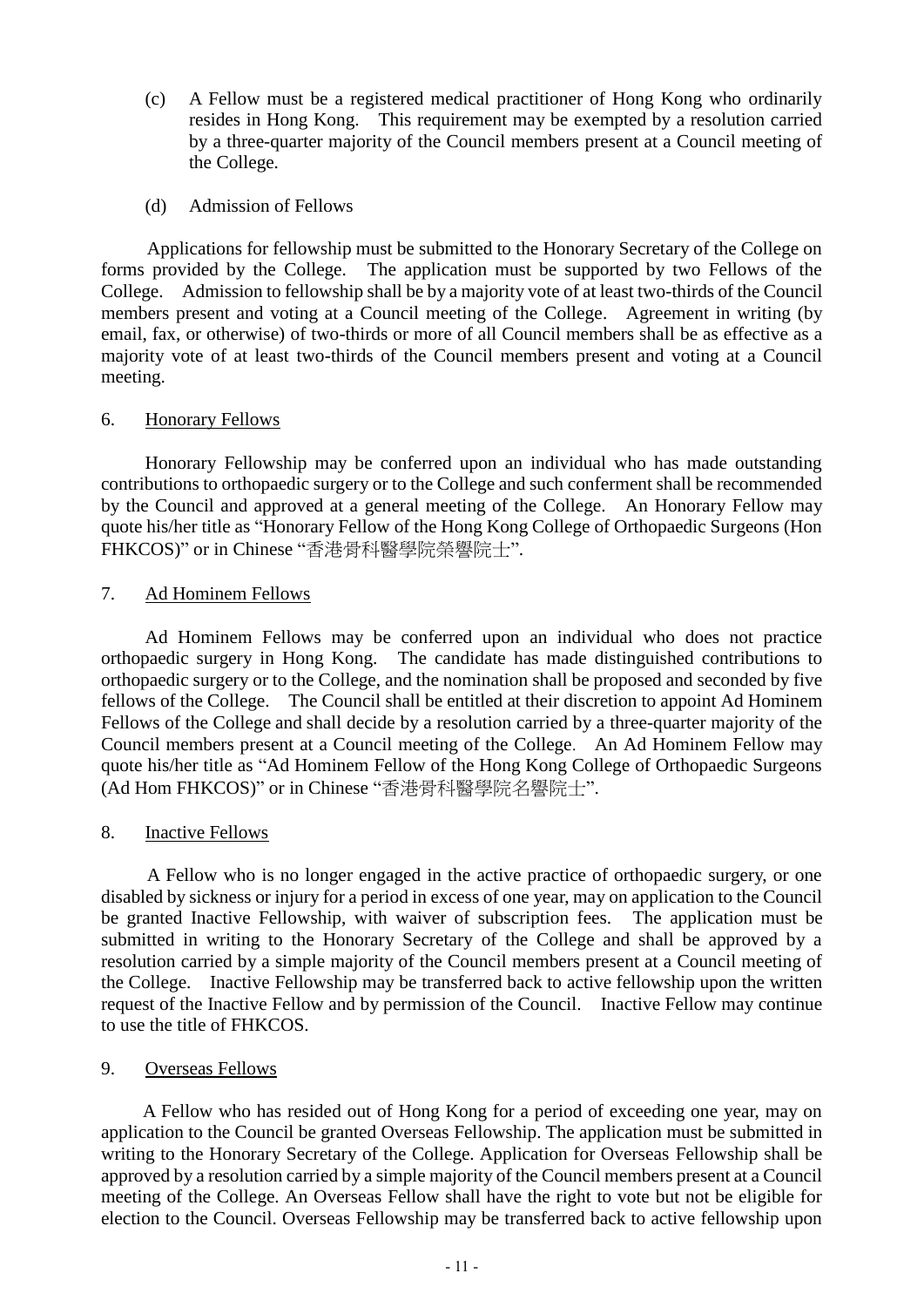the written request of the Fellow and by permission of the Council. An Overseas Fellow is required to pay the subscription fees.

#### **RIGHTS AND PRIVILEGES**

10. Save as hereinafter provided, all categories of membership have the right to enjoy the privileges and facilities of the College. Only Fellows and Overseas Fellows who have duly paid up their annual subscriptions will have the right to attend and vote at general meetings of the College. Only Fellows who have duly paid up their annual subscriptions will have the right to be elected to the Council of the College. Honorary Fellows, Ad Hominem Fellows and Inactive Fellows shall have the right to attend the general meetings of the College but shall not have the right to vote and shall not be eligible for election to the Council.

#### **SUBSCRIPTION AND OTHER FEES**

11. Fellows and Overseas Fellows shall pay annual subscription fees. The amount of these fees will be recommended by the Council and approved at a General Meeting of the College from time to time. In addition, the Council may impose such fees for a particular service or event if and when it deems necessary.

### **TERMINATION OF MEMBERSHIP**

- 12. A member shall cease to be member of the College under the following circumstances:-
	- (a) If he resigns by written notice to the Council, provided that such resignation shall not take effect until the expiration of 6 calendar months from delivery of such notice, or the earlier acceptance by the Council of the resignation.
	- (b) If in the opinion of the Council he ceases to hold any of the qualifications rendering him eligible for membership of the College.
	- (c) If by a resolution of the Council passed by a majority of at least two-thirds of the Council members for the time being it is declared that his conduct has been prejudicial to the interests and the good name of the College and it be resolved that his membership be terminated. Provided that at least 28 days before the Council meeting at which such a resolution is passed the member shall have been sent written notice of such meeting and of what is alleged against him and of the intended resolution and that he shall at such meeting have had an opportunity of giving any explanation or defence he may think fit.
	- (d) If by two written notices of payment of outstanding annual subscriptions he fails to make payment of the said outstanding annual subscriptions within 14 days after the posting of the second written notice.

A member who is expelled from the College shall have the right to appeal to the College within six months of receiving notice of his expulsion.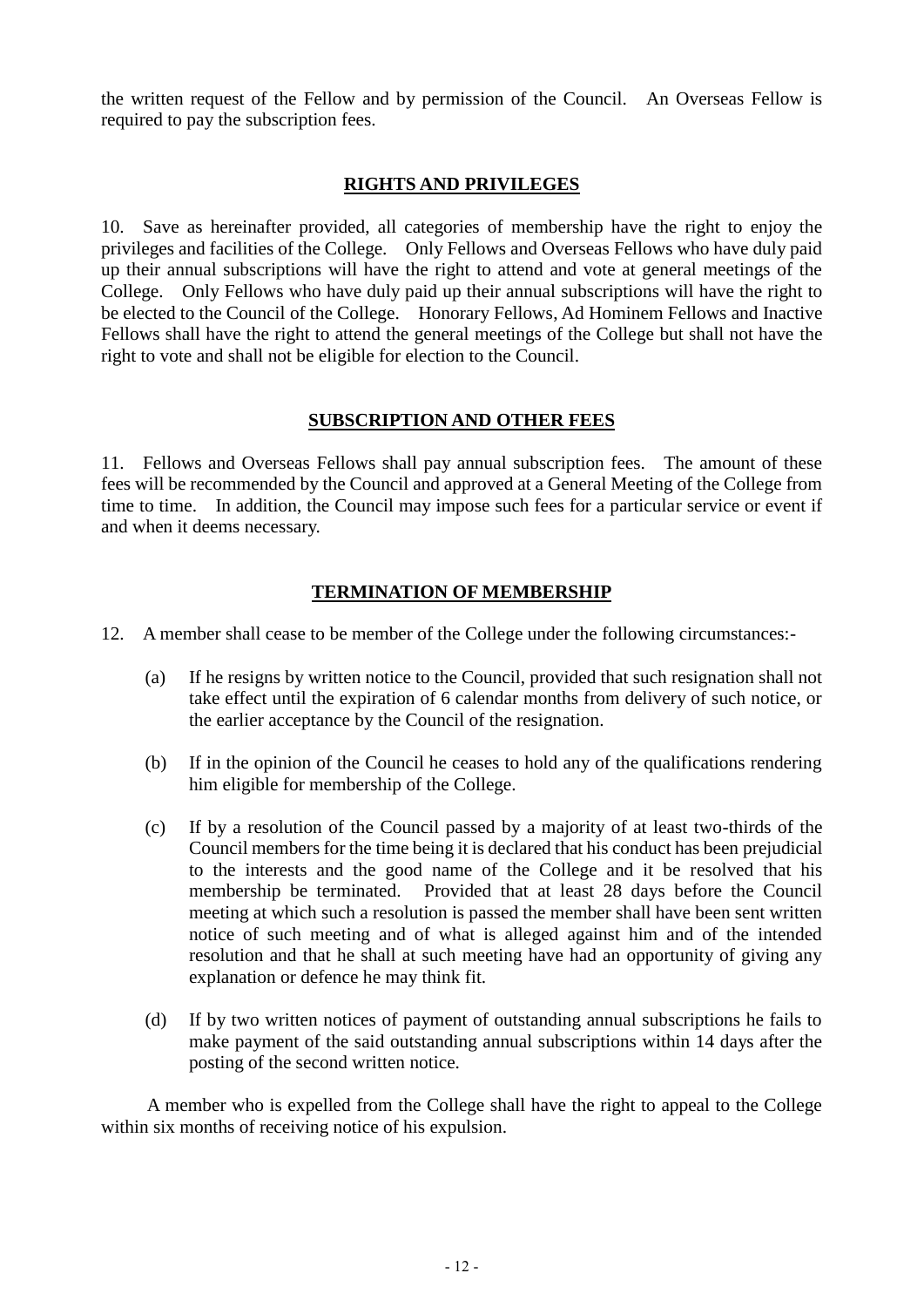# **GENERAL MEETINGS**

13. Subject to section 107 of Schedule 11 to and sections 611, 612 and 613 of the Ordinance, the College shall, in respect of each financial year of the College, hold a general meeting as its annual general meeting in accordance with section 610 of the Ordinance. The annual general meeting shall be held at such time and place as the Council shall appoint.

14. There are two kinds of general meetings of the College. A general meeting held in accordance with Article 13 shall be called an annual general meeting. Any other general meeting shall be called general meeting.

15. The Council may, if it thinks fit, call a general meeting. If the Council is required to call a general meeting under section 566 of the Ordinance, it must call it in accordance with section 567 of the Ordinance. But if the Council does not call a general meeting in accordance with section 567 of the Ordinance, the members who requested the meeting, or any of them representing more than one half of the total voting rights of all of them, may themselves call a general meeting in accordance with section 568 of the Ordinance.

# **NOTICE OF GENERAL MEETINGS**

16. An annual general meeting shall be called by not less than 21 days' notice in writing and any other general meeting shall be called by not less than 14 days' notice in writing. The notice shall be exclusive of the day on which it is served or deemed to be served and of the day for which it is given and shall –

- (a) specify the date and time of the meeting;
- (b) specify the place of the meeting;
- (c) state the general nature of the business to be dealt with at the meeting;
- (d) for a notice calling an annual general meeting, state that the meeting is an annual general meeting;
- (e) if a resolution (whether or not a special resolution) is intended to be moved at the meeting-
	- (i) include notice of the resolution; and
	- (ii) include or be accompanied by a statement containing any information or explanation that is reasonably necessary to indicate the purpose of the resolution;
- (f) if a special resolution is intended to be moved at the meeting, specify the intention and include the text of the special resolution; and
- (g) contain a statement specifying a member's right to appoint a proxy under section 596(1) of the Ordinance.

17. A general meeting of the College shall, notwithstanding that it is called by shorter notice than that specified in these Articles, be regarded as having been duly called if it is so agreed, in the case of an annual general meeting, by all the members entitled to attend and vote at the meeting and, in the case of any other general meeting, by a majority in number of the members entitled to attend and vote at the meeting, being a majority together representing not less than 95 per cent of the total voting rights of all the members entitled to attend and vote at the meeting.

18. The accidental omission to give notice of a meeting to, or the non-receipt of notice of a meeting by, any person entitled to receive notice shall not invalidate the proceedings at any meeting.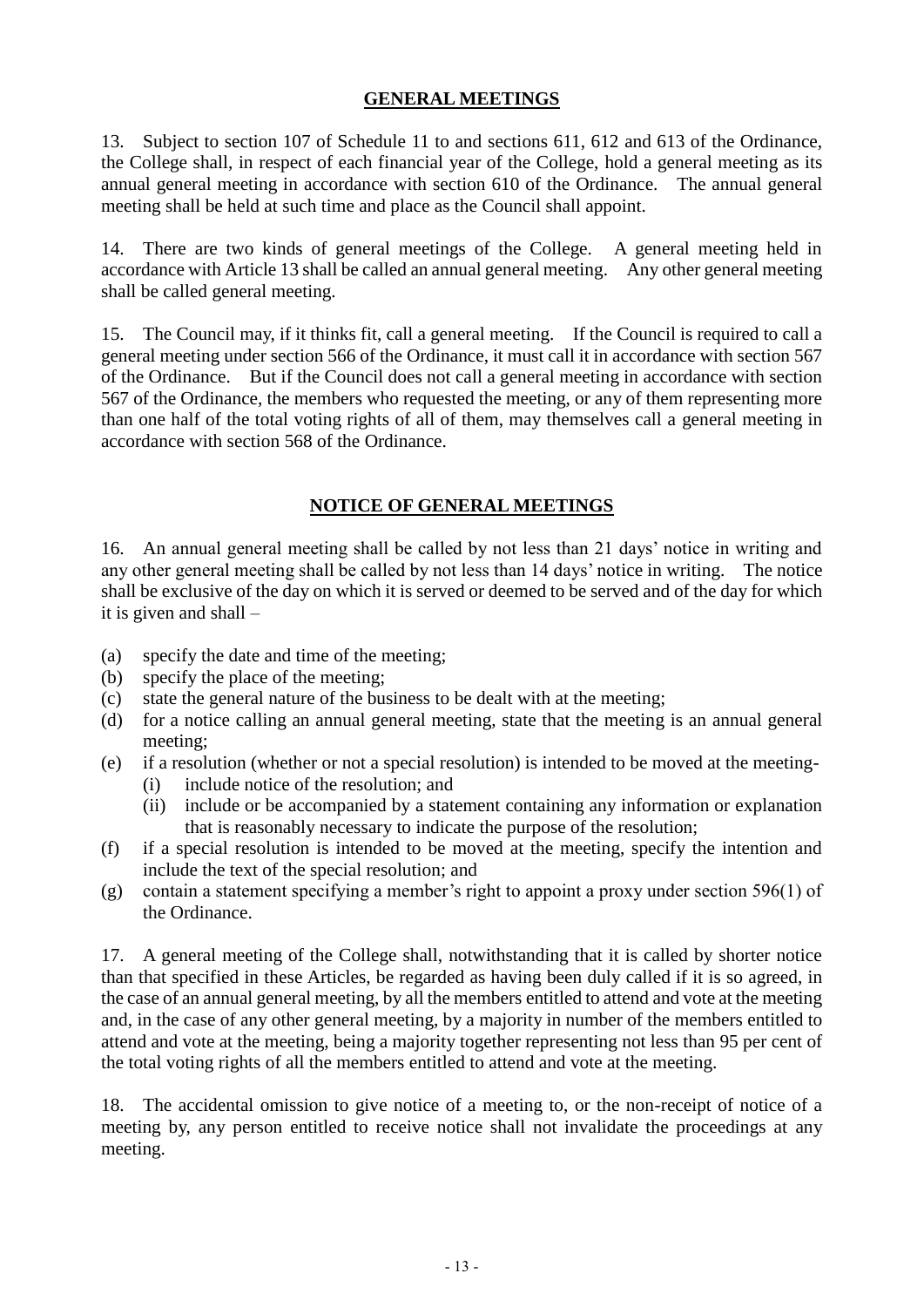# **PROCEEDINGS AT GENERAL MEETINGS**

19. Unless specified or required by the Ordinance, no business shall be deemed special that is transacted at an annual general meeting or any other general meeting.

20. No business shall be transacted at any general meeting unless a quorum of members is present at the time when the meeting proceeds to business and continues to be present until the conclusion of the meeting; save as herein otherwise provided, 20 members present in person and entitled to vote at the meeting shall be a quorum.

21. If within half an hour from the time appointed for a meeting, a quorum is not present, the meeting, if convened upon the requisition of members, shall be dissolved but, in any other case, it shall be adjourned to the same day in the next week at the same time and place, or to such other day, time and place as the Council may determine, and if a quorum is not present at the adjourned meeting within half an hour from the time appointed for the meeting, the members present shall be a quorum.

22. The President shall preside as chairman at every general meeting but if at any meeting he is not present within 15 minutes from the time appointed for the meeting, or is unwilling to preside, or is absent from Hong Kong or has given notice to the College of his intention not to attend the meeting, the Vice President shall take the chair. If the Vice-President is not present or is unwilling to act as chairman, the members of the Council present shall choose one of their number to preside as chairman.

23. If at any meeting no Council member is willing to act as chairman or if no Council member is present within 15 minutes from the time appointed for the meeting, the Fellows present shall choose one of their number to be chairman of the meeting.

24. The President may, with the consent of any meeting at which a quorum is present (and shall if so directed by the meeting), adjourn the meeting from time to time and from place to place, but no business shall be transacted at any adjourned meeting other than the business left unfinished at the meeting from which the adjournment took place. When a meeting is adjourned for 30 days or more, notice of the adjourned meeting shall be given as in the case of an original meeting. Save as aforesaid it shall not be necessary to give any notice of an adjournment or of the business to be transacted at an adjourned meeting.

25. At any general meeting a resolution put to the vote of the meeting shall be decided on a show of hands unless a poll is demanded (before or on the declaration of the result of the show of hands):-

- (a) by the Chairman of the meeting; or
- (b) by at least 2 members present in person or by proxy and entitled to vote at the meeting; or
- (c) by any member or members present in person or by proxy and representing not less than 5% of the total voting rights of all the members having the right to vote at the meeting.

Unless a poll is so demanded a declaration by the President that a resolution has on a show of hands been carried or carried unanimously, or by a particular majority, or lost and an entry to that effect in the book containing the minutes of proceedings of the College shall be conclusive evidence of the fact without proof of the number or proportion of the votes recorded in favour of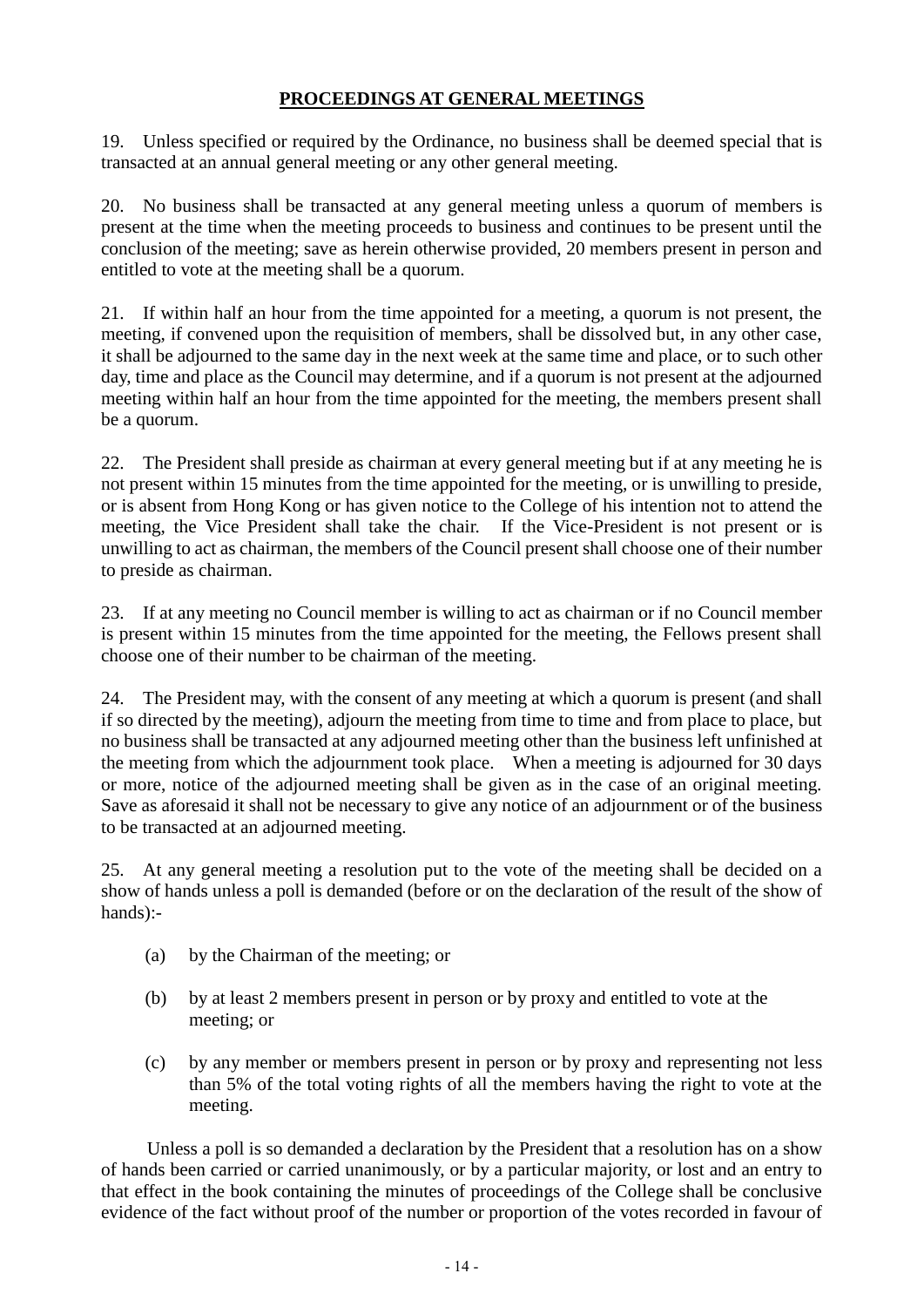or against such resolution.

The demand for a poll may be withdrawn.

26. Except as provided in Article 28, if a poll is duly demanded it shall be taken in such manner as the chairman directs, and the result of the poll shall be deemed to be the resolution of the meeting at which the poll was demanded.

27. In the case of an equality of votes, whether on a show of hands or on a poll, the chairman of the meeting at which the show of hands takes place or at which the poll is demanded, shall be entitled to a second or casting vote.

28. A poll demanded on the election of a chairman, or on a question of adjournment, shall be taken forthwith. A poll demanded on any other question shall be taken at such time as the chairman of the meeting directs, and any business other than that upon which a poll has been demanded may be proceeded with pending the taking of the poll.

# **VOTES OF MEMBERS**

29. Every Fellow and Overseas Fellow shall have one vote. No other class of members shall have the right to vote.

30. A member who is a mentally incapacitated person may not vote.

31. No member shall be entitled to vote at any general meeting unless all moneys payable by him to the College in his capacity as Fellow or Overseas Fellows (as appropriate), and which have been outstanding for more than 1 month after they fell due for payment, have been paid.

32. On a poll votes may be given either personally or by proxy, provided that no voting by proxy shall be allowed in respect of election of Council Members, which shall be conducted by postal ballot.

33. Any instrument appointing a proxy shall be in writing (but shall not include a facsimile form) in such form as the Council may approve and shall be deposited at the Office not later than 24 hours before the time for holding the general meeting to which it refers. A proxy shall be entitled to demand or join in demanding a poll and need not be a member.

34. Subject to Article 35, an instrument appointing a proxy shall be in the following form or a form as near thereto as circumstances admit:-

THE HONG KONG COLLEGE OF ORTHOPAEDIC SURGEONS 香港骨科醫學院 (the "College")

"I [  $\log^*$  of [  $\log^*$  ], being a Fellow/Overseas Fellow\* of the College, hereby appoint  $\begin{bmatrix} 1 & 0 \\ 0 & 1 \end{bmatrix}$  of  $\begin{bmatrix} 1 & 0 \\ 0 & 1 \end{bmatrix}$  or failing him [ ] of [ ], as my proxy to vote for me on my behalf at the [annual or as the case may be] general meeting of the College to be held on the [ ] day of [  $\qquad$  ] 20 [ ], and at any adjournment thereof. Signed this [ ] day of  $[$   $] 20[$   $]$ .".

\*Strike out whichever is not applicable.".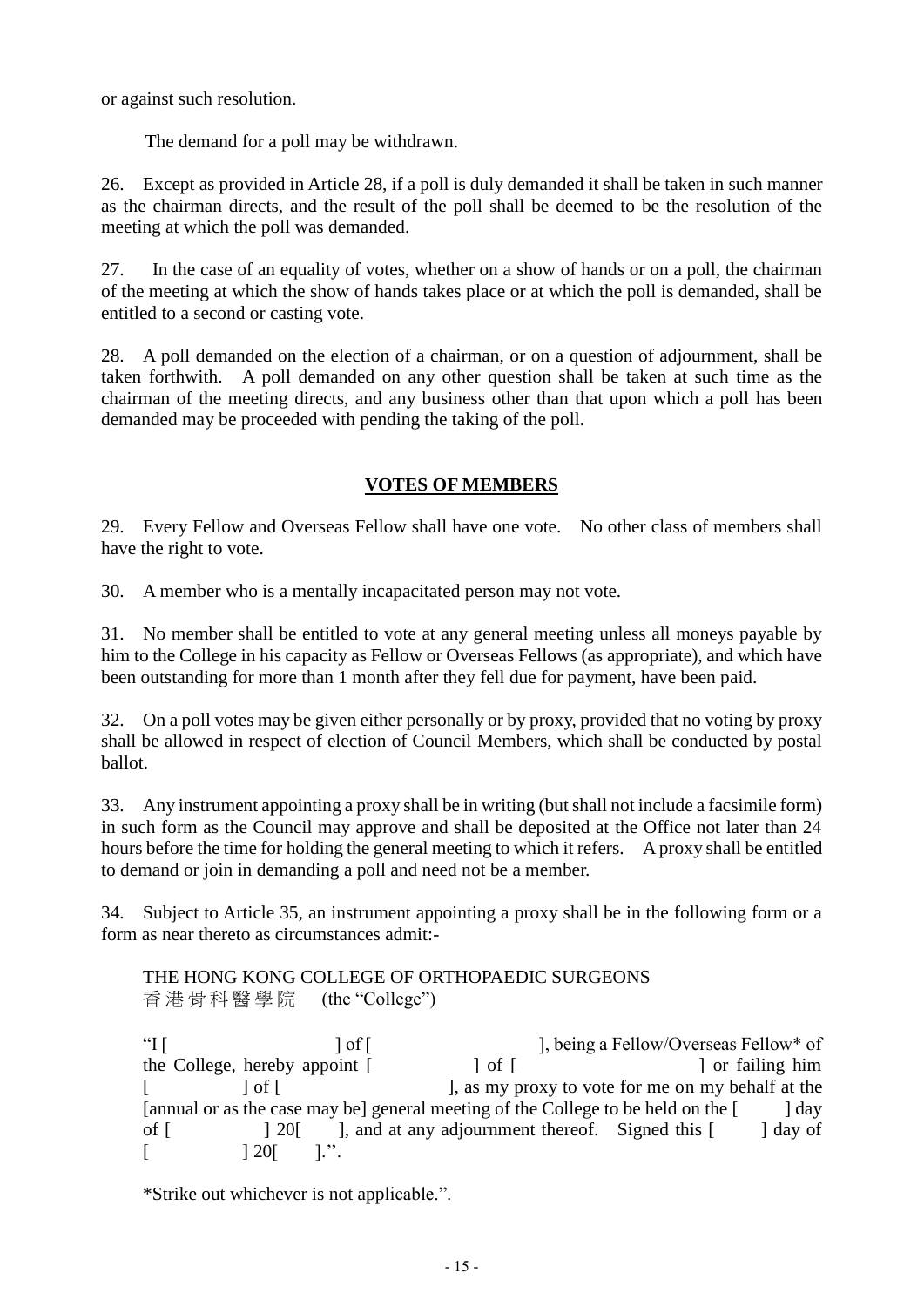35. Where at a general meeting members will vote for or against a resolution or resolutions the instrument appointing a proxy shall be in the following form or a form as near thereto as circumstances admit:-

THE HONG KONG COLLEGE OF ORTHOPAEDIC SURGEONS 香港骨科醫學院 (the "College")

"I [  $\log^*$  of [  $\log$  ] of [  $\log$  ], being a Fellow/Overseas Fellow\* of the College, hereby appoint [ ] of [ ] or failing him [  $\int$  of  $\int$   $\int$   $\int$   $\int$   $\int$   $\int$  as my proxy to vote for me on my behalf at the [annual or as the case may be] general meeting of the College to be held on the [ day of  $\lceil$  20<sup>[</sup> ], and at any adjournment thereof. Signed this  $\lceil$  1 day of  $[$   $] 20[$   $]$ .

My proxy shall vote \*in favour of/against the following resolution(s): [set out the resolutions]. Unless otherwise instructed, the proxy will vote as he thinks fit.

\*Strike out whichever is not applicable.".

36. The instrument appointing a proxy shall be deemed to confer authority to demand or join in demanding a poll.

37. A vote given in accordance with the terms of an instrument of proxy shall be valid notwithstanding the previous death or insanity of the member appointing the proxy or revocation of the appointment of the proxy or of the authority under which the appointment of the proxy was executed, provided that no intimation in writing of such death, insanity or revocation as aforesaid shall have been received by the College at the Office before the commencement of the meeting or adjourned meeting at which the proxy is used.

#### **COUNCIL**

38. The Council shall comprise of not less than 8 and not more than 13 members, 7 of whom shall be Officers of the College. The immediate past-President shall be an ex-officio member of the Council.

39. The names of the first members of the Council shall be determined in writing by the subscribers to these Articles.

40. The Council members may be paid travelling, hotel and other expenses properly incurred by them in attending meetings or executing duties on behalf of or in connexion with the business of the College.

#### **TERMS OF OFFICE AND ELECTION TO COUNCIL**

41. There shall be seven Officers of the College, consisting of the President, the Vice-President, the President-Elect, the Chief Censor, the Deputy Censor, the Honorary Secretary and the Honorary Treasurer.

42. The President shall preside at all general meetings and Council Meetings of the College. The President shall have full executive powers in conducting the business of the College, and shall sign all papers in the name of the College, subject to approval by the Council. He shall be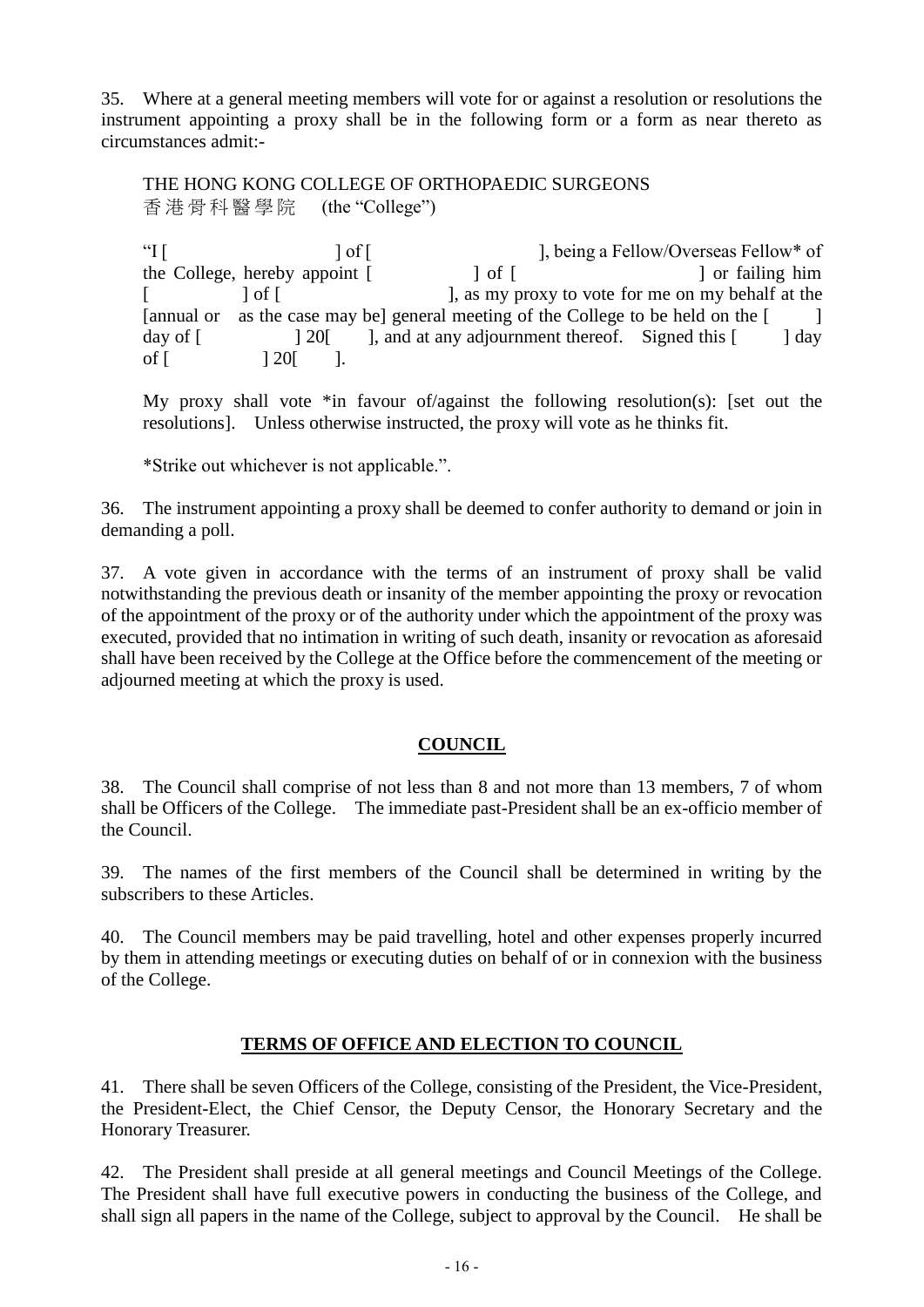an ex-officio member of all committees, subcommittees and boards appointed by the Council.

43. The Vice-President shall assist the President to discharge his duties. He shall deputize for the President in case of the President being absent from Hong Kong or for any reason cannot duly discharge his duties as the President. If the President ceases to hold office during his term, the Vice-President shall ipso facto become the President for the remainder of the term.

44. The President-Elect is elected to assume the office of President at the conclusion of a specified future annual general meeting of the College. The President-Elect shall assist the President and Vice-President to discharge their duties.

45. The Honorary Secretary shall be responsible for the general correspondence of the College, the drafting of agenda, minutes of proceedings and all meetings of the College, circulation of notices, keeping of all books, documents, records and papers, and any other duties and functions of a secretary. The Honorary Secretary shall keep a register of all members, accredited training centres or programmes, trainers and trainees of the College.

46. The Honorary Treasurer shall be responsible for all financial matters of the College including but not limited to the collection of all subscriptions, donations, or other moneys due to the College, and shall be the custodian thereof. He shall inform those members paying annual subscription fees when his subscription is due or past due. He shall make all disbursements approved by the Council. He shall keep an account record of the College and submit an annual statement of the accounts and balance sheet to the annual general meeting. He shall prepare and submit financial statements at any time that the Council deems expedient. He may solicit assistance, with or without fees, upon approval by the Council, from people other than members of the College in preparing the records and statements. The Honorary Treasurer shall be responsible for staff matters of employees of the College.

47. The Chief Censor shall be the Chairman of the Education Committee which shall be responsible for approving training programmes and posts and monitoring training, conducting examinations, and accreditation of training. He will be assisted by the Deputy Censor. The Chief Censor may delegate part of his duties to other Council members.

48. The Deputy Censor shall assist the Chief Censor to discharge his duties in all related matters.

49. At the second annual general meeting after the incorporation of the College, all the Council members shall retire from office. Thereafter, a Council member shall retire from office at the conclusion of the second annual general meeting held after the annual general meeting at which he is elected; but shall be eligible for re-election, provided that:

- (a) subject to (b) and (c) of this Article, the President shall not retire from office at any annual general meeting, except that no person shall hold office as President for a term covering more than 5 annual general meetings and the President shall retire from office at the conclusion of the last annual general meeting of the aforesaid 5 annual general meetings;
- (b) the President shall retire from office at an annual general meeting if he resigns as President with effect at the conclusion of the annual general meeting;
- (c) the President shall retire from office at an annual general meeting if the President-Elect has been elected to assume the office of President at that annual general meeting;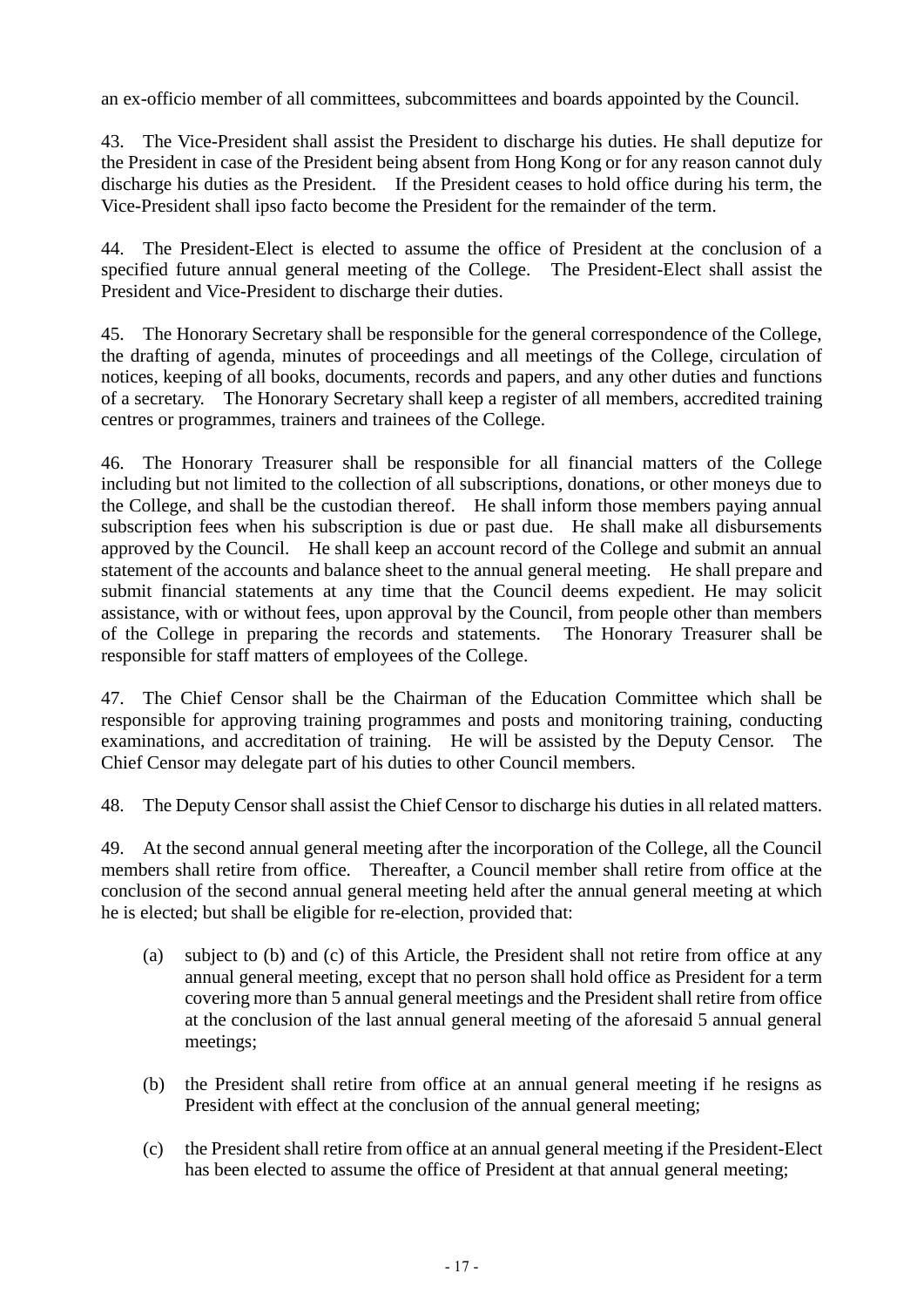- (d) the President who retires from office at an annual general meeting shall become the immediate past-President and shall, in accordance with Article 38, be an ex-officio member of the Council without the need for election to the Council; and
- (e) the President-Elect shall not retire from the Council at any annual general meeting but shall assume the office of President at the conclusion of the annual general meeting specified for him to assume such office in accordance with Article 44.

50. The College at the meeting at which a Council member retires in manner aforesaid may fill the vacated office by electing a person thereto, and in default the retiring Council member shall, if offering himself for re-election, be deemed to have been re-elected, unless at such meeting it is expressly resolved not to fill such vacated office or unless a resolution for the re-election of such Council member shall have been put to the meeting and lost.

51. No person other than a Council member retiring at the meeting shall unless recommended by the Council be eligible for election to the office of Council member following the postal ballot at any general meeting unless, not less than 21 days before the date appointed for the meeting, there shall have been left at the registered office of the College notice in writing in such form as the Honorary Secretary may prescribe, signed by two members duly qualified to attend and vote at the meeting for which such notice is given, of their intention to propose such person for election and of the office to which such person is proposed to fill, and also notice in writing signed by that person of his willingness to be elected. The names of all nominees and those of their proposers, and the offices to which each nominee is proposed to fill, shall be circulated to all members entitled to vote at the annual general meeting by the Honorary Secretary not less than 14 days before the date of the annual general meeting at which the results of the election conducted by postal ballot shall be announced.

52. The College may from time to time by ordinary resolution increase or reduce the number of Council members and/or Officers.

53. The Council shall have power at any time, and from time to time, to appoint any person to be Council member to fill a casual vacancy so that the total number of Council members shall not at any time exceed the number fixed in accordance with these Articles. Any Council member so appointed shall hold office only until the next following annual general meeting, and shall then be eligible for re-election.

54. The College may in accordance with section 462 of the Ordinance remove any Council member before the expiration of his period of office notwithstanding anything in these Articles or in any agreement between the College and such Council member. Such removal shall be without prejudice to any claim such Council member may have for damages for breach of any contract of service between him and the College.

55. The College may by ordinary resolution appoint another person in place of a Council member removed from office under the immediately preceding Article. Without prejudice to the powers of the Council under Article 53 the College in general meeting may appoint any person to be a Council member to fill a casual vacancy. The person appointed to fill such a vacancy shall be subject to retirement at the same time as if he had become a Council member on the day on which the Council member in whose place he is appointed was last elected a Council member.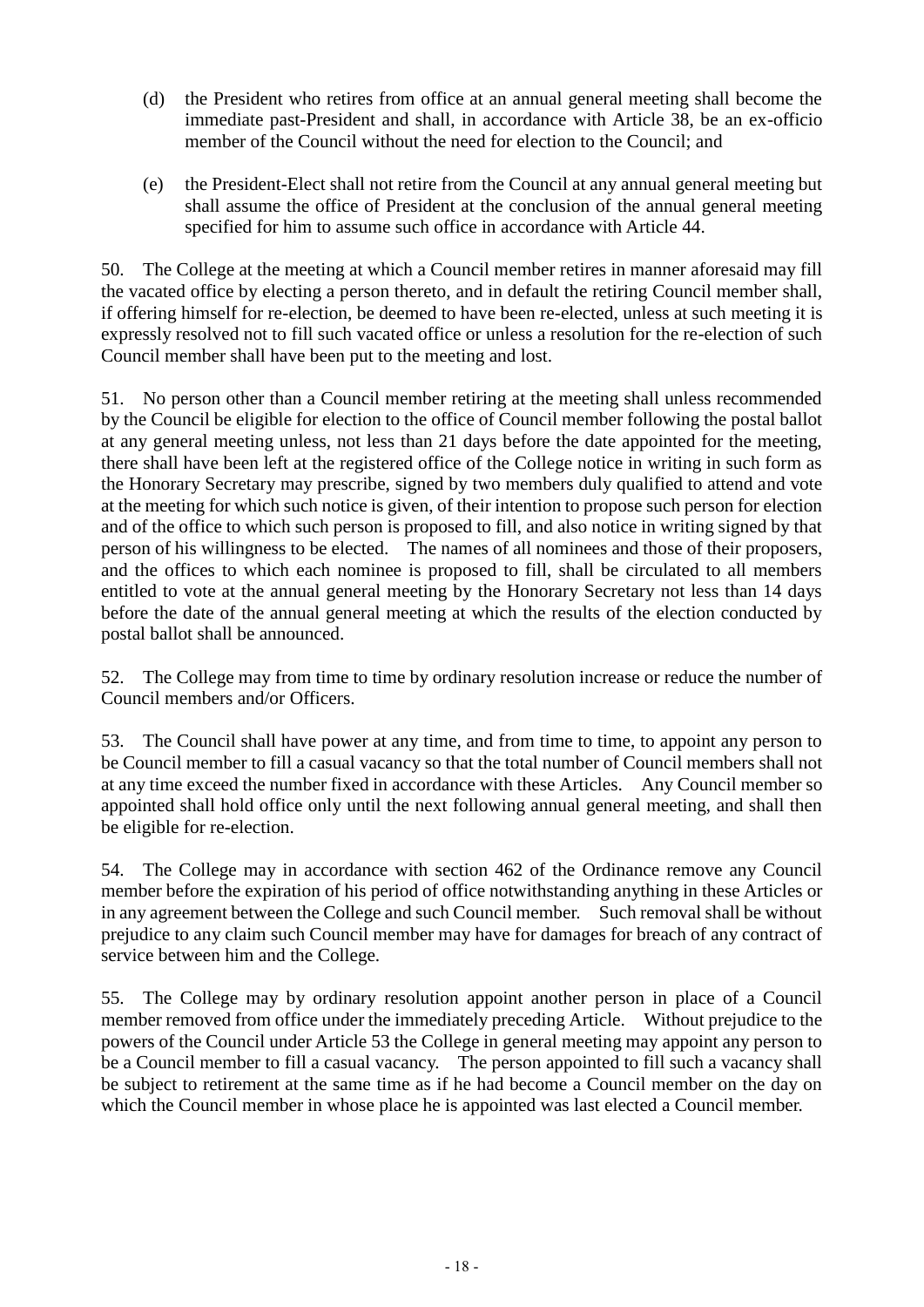# **POWERS AND DUTIES OF THE COUNCIL**

56. The business and affairs of the College shall be managed by the Council, who may pay all expenses incurred in promoting and registering the College. The Council shall keep a register of members of the Council in accordance with section 641 of the Ordinance.

57. The Council may exercise all such powers and do all such things as are not required by the Ordinance or these Articles to be exercised or done by the College in general meeting, subject nevertheless to the provisions of the Ordinance and these Articles and to any regulations prescribed by the College in general meeting, provided that no such regulation shall invalidate any prior act of the Council which would have been valid if such regulation had not been made.

58. All cheques drawn on the College's bank account or accounts, all orders for payment and other negotiable instruments made or issued by the College, all receipts for moneys paid to the College and all other contracts entered into by the College in the ordinary course of business, shall be signed, drawn, accepted, endorsed, or otherwise executed as the case may be, by any two of the following persons: the President, Vice-President, the Treasurer or Honorary Secretary.

59. The members of the Council may exercise all the powers of the College to borrow money and to mortgage or charge its undertaking and property, or any part thereof, and to issue debentures, and other securities whether outright or as security for any debt liability or obligation of the College or of any third party.

60. The Council shall provide for the safe custody of the Seal which shall not be affixed to any instrument except by authority of a resolution of the Council. Every instrument to which the Seal is affixed shall be signed by the President and shall be countersigned by the Honorary Secretary or by a Council member or by some other person appointed by the Council for this purpose.

61. The members of the Council shall cause minutes to be made in books provided for the purpose:-

- (a) of all appointments of officers made by the members of the Council;
- (b) of the names of the members of the Council present at each meeting of the Council and of any committee or sub-committee of the Council;
- (c) of all resolutions and proceedings at all meetings of the College, and of the Council and of any committee or sub-committee of the Council and every Council Member present at any meeting of the Council or committee or sub-committee of the Council shall sign his name in a book to be kept for that purpose.

### **PROCEEDINGS OF THE COUNCIL**

62. The Council may meet together for the dispatch of business, adjourn, and otherwise regulate their meetings, as they think fit. Questions arising at any meeting shall be decided by a majority of votes. In the case of an equality of votes the chairman shall have a second or casting vote. A Council member may, and the Honorary Secretary on the requisition of a Council member shall, at any time summon a meeting of the Council. It shall not be necessary to give notice of a meeting of the Council to any Council member for the time being absent from Hong Kong.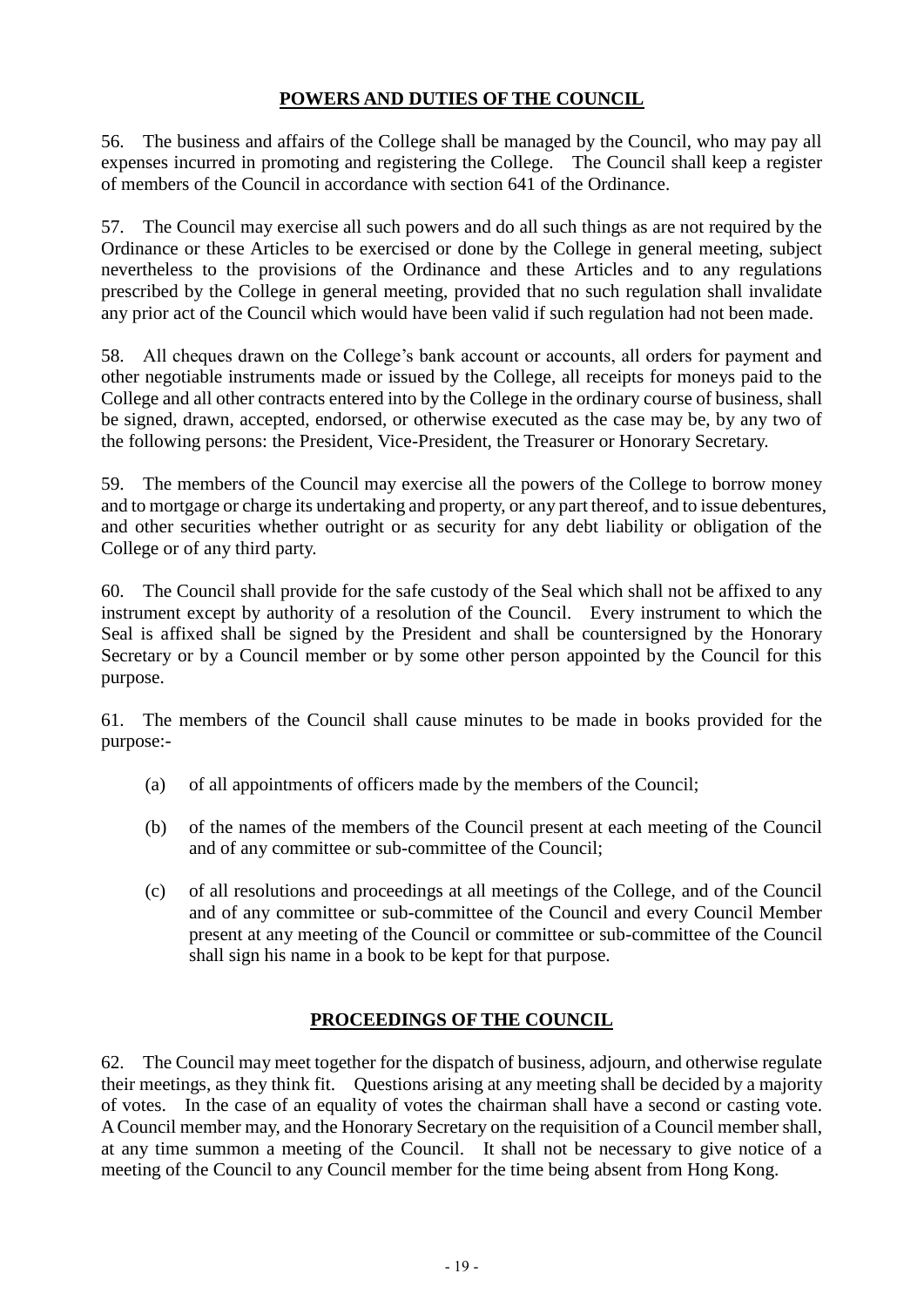63. The quorum for a meeting of the Council shall be 6 Council members present at the time when the meeting proceeds to business and continuing to be present until the conclusion of the meeting provided that if, within 30 minutes from the time appointed for the meeting, a quorum is not present, the meeting shall be adjourned to such other day, time and place as those present may determine and if, at the adjourned meeting, a quorum is not present within half an hour from the time appointed for the meeting the members of the Council present shall be a quorum.

64. The Council members may act notwithstanding any vacancy in their body, but, if and so long as their number is reduced below the number fixed by or pursuant to the articles of the College as the necessary quorum, the continuing Council members must not take any decision other than a decision to call a general meeting of the College to appoint further Council members.

65. A Council member shall be deemed to be present at a meeting of the Council if he participates by telephone or other electronic means and all Council members participating in the meeting are able to hear each other.

66. The President shall preside as Chairman at all Council meetings. If at any meeting the President is not present within 30 minutes after the time appointed for holding the same, the Vice-President shall be the Chairman. If the President and the Vice-President are not present within 30 minutes of the time appointed as aforesaid, the Council members present may choose one of their number to be chairman of the meeting.

67. The Council may delegate any of their powers to committees consisting of such member or members of their body as they think fit; any committee so formed shall in the exercise of the powers so delegated conform to any regulations that may be imposed on it by the Council. A committee may be given such name or description as the Council may think fit.

68. A committee may elect a chairman of its meetings; if no such chairman is elected, or if at any meeting the chairman is not present within 30 minutes after the time appointed for holding the same, the members present may choose one of their number to be chairman of the meeting.

69. A committee may meet and adjourn as it thinks proper. Questions arising at any meeting shall be determined by a majority of votes of the members present, and in the case of an equality of votes the chairman shall have a second or casting vote.

70. All acts done at any meeting of Council members or of a committee of the Council or by any person acting in his capacity as a Council member shall, notwithstanding that it may afterwards be discovered that there was some defect in the appointment of any such Council member or person acting as aforesaid or that they or any of them were disqualified, be as valid as if every such person had been duly appointed and was qualified to be a member of the Council.

71. A resolution in writing (which shall include a facsimile letter) signed by all members of the Council for the time being present in Hong Kong shall be as effective as a resolution passed at a meeting of the Council duly convened and held and may consist of several documents, each signed by one or more of the members of the Council.

72. The Council shall have power from time to time to make, amend and repeal all such rules, regulations and bye-laws as it may deem necessary or convenient for the carrying out of the objects of the College and for the proper conduct and management of the College and in particular but without prejudice to the generality of the foregoing, the Council may make rules, regulations and bye-laws in relation to the establishment of any specialty or sub-specialty in the field of orthopaedic surgery and the provision of professional standard in any such specialty or sub-specialty. No rules, regulations and bye-laws shall be inconsistent with, nor shall they affect or repeal anything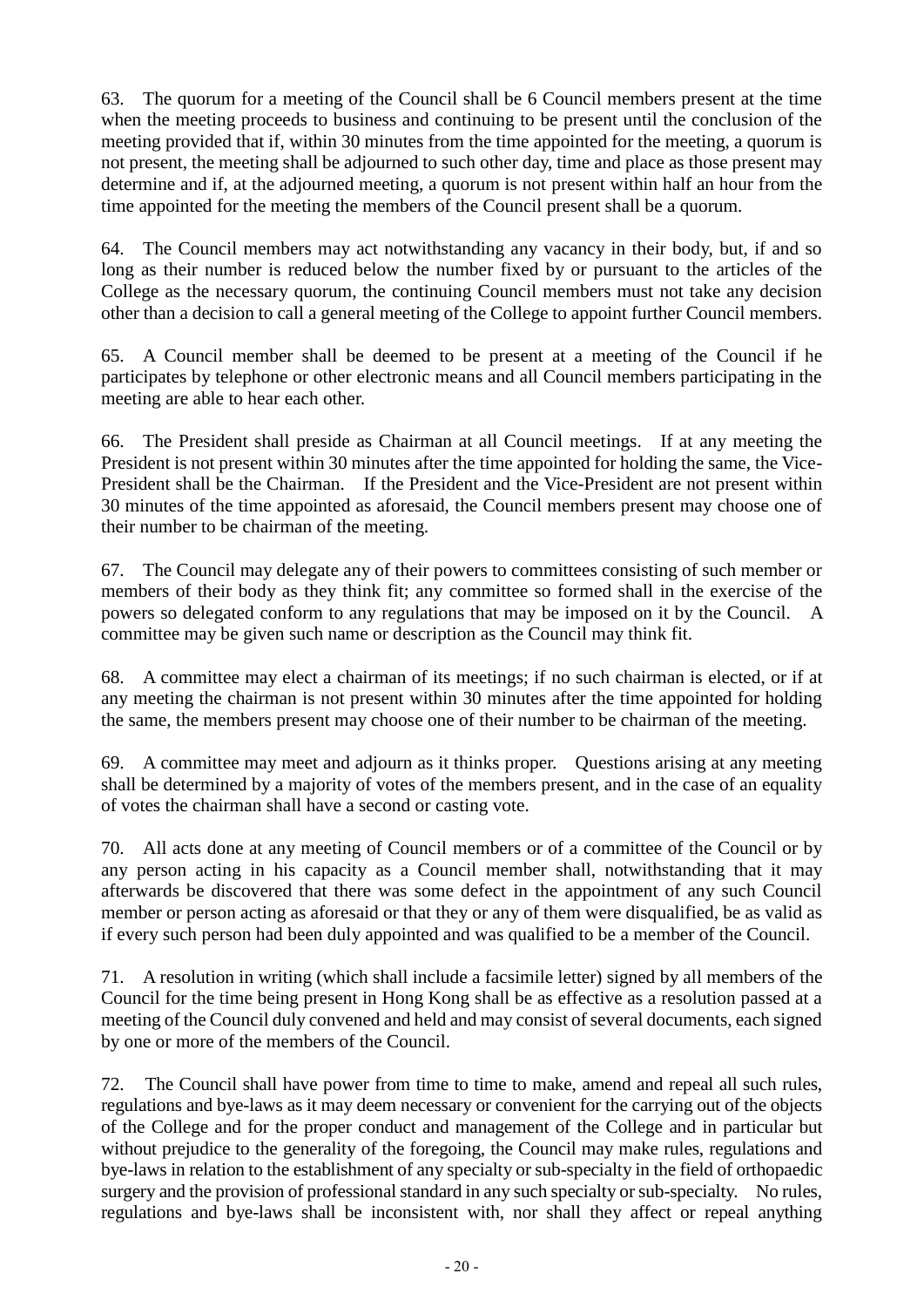contained in the Memorandum or Articles of Association and any rule, regulation and bye-law may be repealed by a special resolution passed at a general meeting of the College.

## **DISQUALIFICATION OF COUNCIL MEMBERS**

- 73. The office of a member of the Council shall be vacated if such member:-
	- (a) becomes bankrupt or makes any arrangement or composition with his/her creditors generally;
	- (b) becomes prohibited from being a director of a company by law;
	- (c) becomes a mentally incapacitated person;
	- (d) resigns his/her office by notice in writing to the College given in accordance with section 464(5) of the Ordinance;
	- (e) shall for more than 6 months have been absent without permission of the Council from meetings of the Council held during that period; or
	- (f) is directly or indirectly interested in any transaction, arrangement or contract (being a contract of significance in relation to the College's business) with the College and, if his interest in such transaction, arrangement or contract is material, fails to declare the nature of his interest in with section 162 of the predecessor Ordinance orsections 536, 537 and 538 of the Ordinance.

A member of the Council shall not vote in respect of any transaction, arrangement or contract in which he is interested or any matter arising therefrom, and if he does so vote his vote shall not be counted. A reference in this Article to a transaction, arrangement or contract includes a proposed transaction, arrangement or contract.

### **ACCOUNTS**

- 74. The Council shall cause proper accounting records to be kept with respect to:-
	- (a) all sums of moneys received and expended by the College and the matters in respect of which the receipt and expenditure takes place;
	- (b) the assets and liabilities of the College;
	- (c) all sales and purchases of goods by the College; and
	- (d) all other matters necessary to show a true and fair view of the financial position and financial performance of the College.

Proper accounting records shall not be regarded as kept if there are not kept such accounting records as are necessary to give a true and fair view of the College's financial position and financial performance, to show and explain the College's transactions, and to enable the Council members to ensure that the financial statements comply with the Ordinance.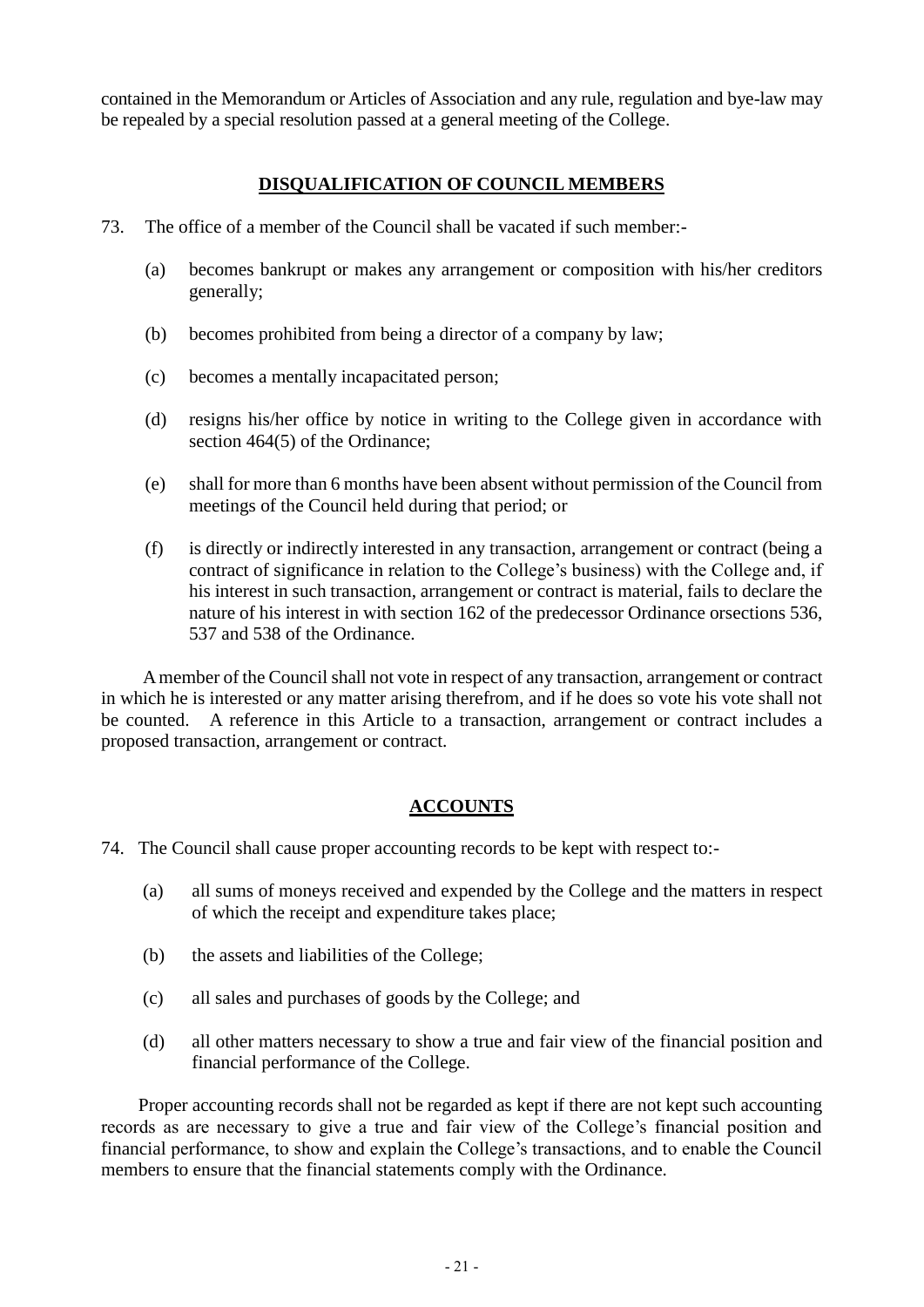75. The accounting records shall be kept at the Office or at such other place as the Council thinks fit and shall always be open to the inspection of the members of the Council.

76. The Council shall determine the extent to which the accounts and books of the College or any of them shall be open to the inspection of members of the College, not being members of the Council, and no member (not being a member of the Council) shall have any right of inspection of any account, book or document of the College except as conferred by statute or by an order under section 740 of the Ordinance or authorised by the Council or by the College in general meeting.

77. The members of the Council shall from time to time in accordance with the applicable statutory requirements, cause to be prepared and to be laid before the College in general meeting financial statements as are required by the statutes.

78. Auditors shall be appointed and their duties regulated in accordance with the Ordinance.

79. A copy of the financial statements which is to be laid before the College in general meeting, together with a copy of the Council members' report and a copy of the auditor's report, shall not less than 21 days before the date of the meeting be sent to every member of the College provided that this Article shall not require a copy of those documents to be sent to any person of whose address the College is not aware.

### **NOTICES**

80. A notice may be served by the College upon any member by personal delivery at or by sending it through the post to the address of the member appearing in the Register (which shall be an address in Hong Kong, except for Overseas Fellows) or by facsimile transmission. In the case of the service of notice by post, it shall be deemed to have been served on the third day following that on which the letter containing the same is put in the post and in the case of facsimile transmission, it shall be deemed to have been served at the time of despatch. In proving such service, it shall be sufficient to prove that the envelope containing the notice was properly addressed in accordance with this Article and sent as a prepaid letter and in the case of a facsimile transmission that the facsimile number used was that of the member being served with such notice. Notice of every general meeting shall be given to every member except for those members who have not supplied to the College an address within Hong Kong (except for Overseas Fellows who can supply overseas addresses) for the giving of notices to them.

### **INDEMNITY**

81. The Auditor of the College and other officers (other than a member of the Council) of the College shall be indemnified out of the funds and assets of the College against all liabilities and obligations which they, or any of them, may incur in good faith in the proper and reasonable performance or purported performance of their duties in relation to the College other than any liability which attaches to them by law in respect of any negligence, default, breach of duty or breach of trust. Further, they shall be indemnified from the funds and assets of the College against any liability incurred by them in defending any proceedings relating to the College, whether civil or criminal, in which judgment is given in their favour or in which they are acquitted or in connection with any application under section 358 of the predecessor Ordinance or section 903 or 904 of the Ordinance in which relief is granted to them by the Court. Provided that none of the funds or assets of the College shall be applied in payment of the whole or part of any fine or penalty imposed upon any person by sentence or order of the Court.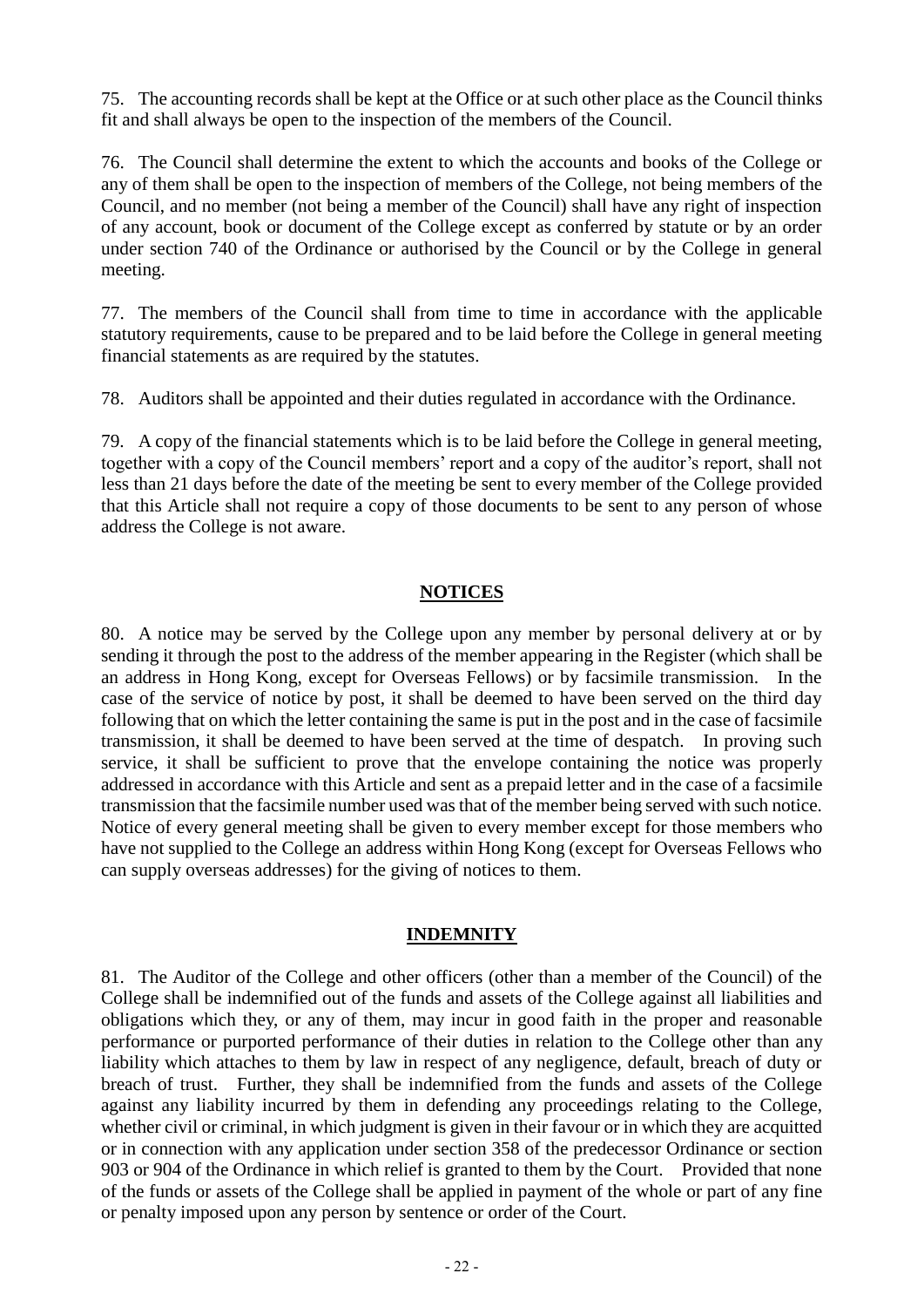- 82.
- (1) A member or former member of the Council may be indemnified out of the College's assets against any liability incurred by the Council member to a person other than the College or an associated company of the College in connection with any negligence, default, breach of duty or breach of trust in relation to the College or the associated company (as the case may be).
- (2) Paragraph (1) only applies if the indemnity does not cover
	- (a) any liability of the Council member to pay
		- (i) a fine imposed in criminal proceedings; or
		- (ii) a sum payable by way of a penalty in respect of non-compliance with any requirement of a regulatory nature; or
	- (b) any liability incurred by the Council member
		- (i) in defending criminal proceedings in which the Council member is convicted;
		- (ii) in defending civil proceedings brought by the College, or an associated company of the College, in which judgment is given against the Council member;
		- (iii) in defending civil proceedings brought on behalf of the College by a member of the College or of an associated company of the College, in which judgment is given against the Council member;
		- (iv) in defending civil proceedings brought on behalf of an associated company of the College by a member of the associated company or by a member of an associated company of the associated company, in which judgment is given against the Council member; or
		- (v) in connection with an application for relief under section 903 or 904 of the Ordinance in which the Court refuses to grant the Council member relief.
- (3) A reference in paragraph (2)(b) to a conviction, judgment or refusal of relief is a reference to the final decision in the proceedings.
- (4) For the purposes of paragraph (3), a conviction, judgment or refusal of relief
	- (a) if not appealed against, becomes final at the end of the period for bringing an appeal; or
	- (b) if appealed against, becomes final when the appeal, or any further appeal, is disposed of.
- (5) For the purposes of paragraph  $(4)(b)$ , an appeal is disposed of if
	- (a) it is determined, and the period for bringing any further appeal has ended; or
	- (b) it is abandoned or otherwise ceases to have effect.

# **WINDING UP PROVISION**

83. The provisions of Clause 7 of the Memorandum of Association relating to the winding-up or dissolution of the College shall have effect and be observed as if the same were repeated in these Articles.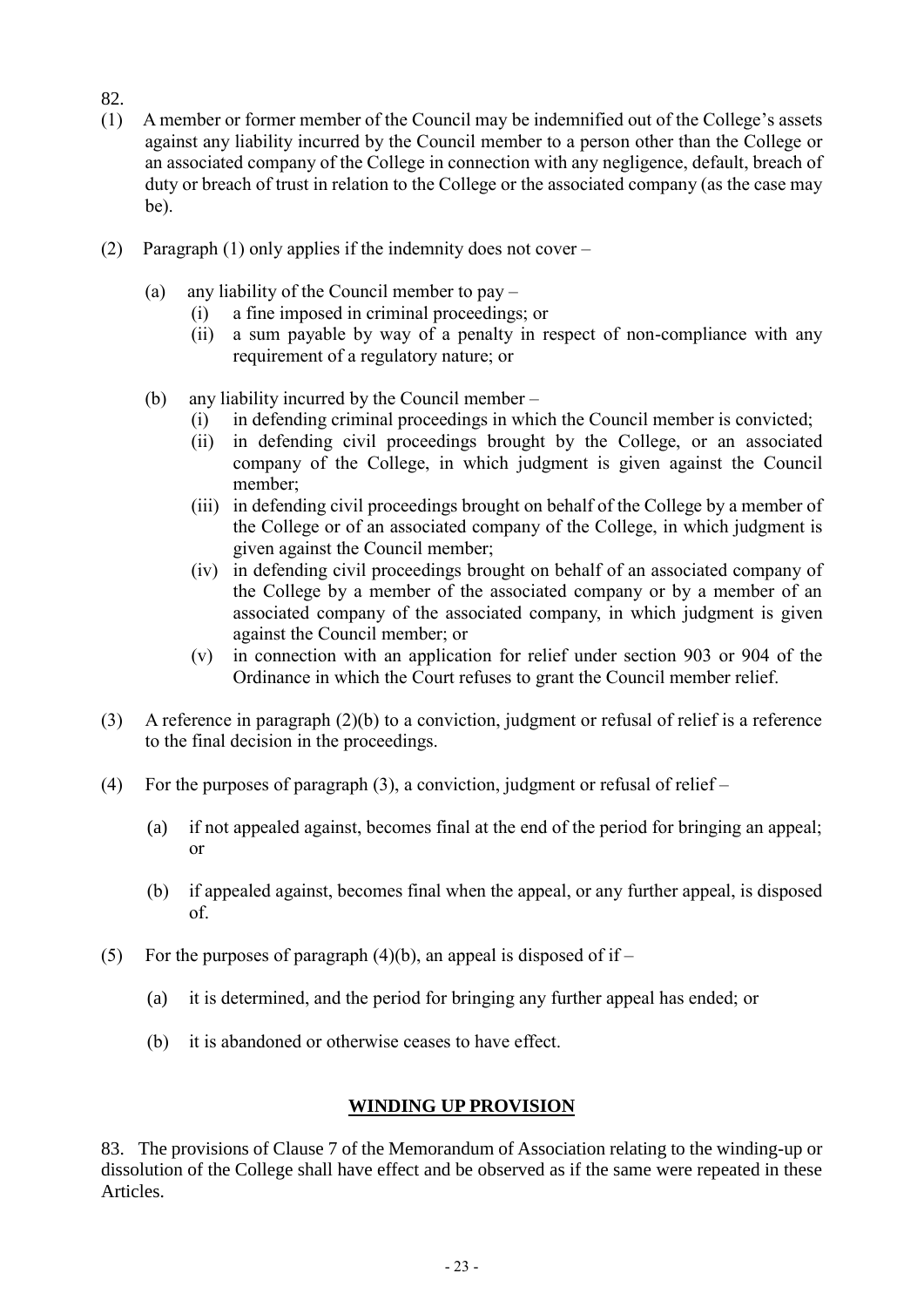| Names, Addresses and Descriptions of Subscribers                                                                                                                 |                         |
|------------------------------------------------------------------------------------------------------------------------------------------------------------------|-------------------------|
| (Sd.) Professor Chan Kai Ming (陳啟明<br>$\overline{\phantom{a}}$<br>Department of Orthopaedics & Traumatology,<br>Prince of Wales Hospital,<br>Shatin,<br>N.T.     | Medical<br>Practitioner |
| (Sd.) Dr. Chan Kow Tak ( 陳求德<br>$\lambda$<br>404 Takshing House,<br>20 Des Voeux Road C.,<br>Hong Kong.                                                          | Medical<br>Practitioner |
| (Sd.) Professor Chow Shew Ping ( 周肇平<br>$\mathcal{E}$<br>Department of Orthopaedic Surgery,<br>University of Hong Kong,<br>at Queen Mary Hospital,<br>Hong Kong. | Medical<br>Practitioner |
| (Sd.) Dr. Chow Yat Ngok, York (周一嶽<br>$\lambda$<br>30 Gascoigne,<br>Queen Elizabeth Hospital,<br>Kowloon.                                                        | Medical<br>Practitioner |
| (Sd.) Dr. David Fang (<br>方津生<br>$\rightarrow$<br>306 Tak Shing House,<br>20 Des Voeux Road,<br>Central,<br>Hong Kong.                                           | Medical<br>Practitioner |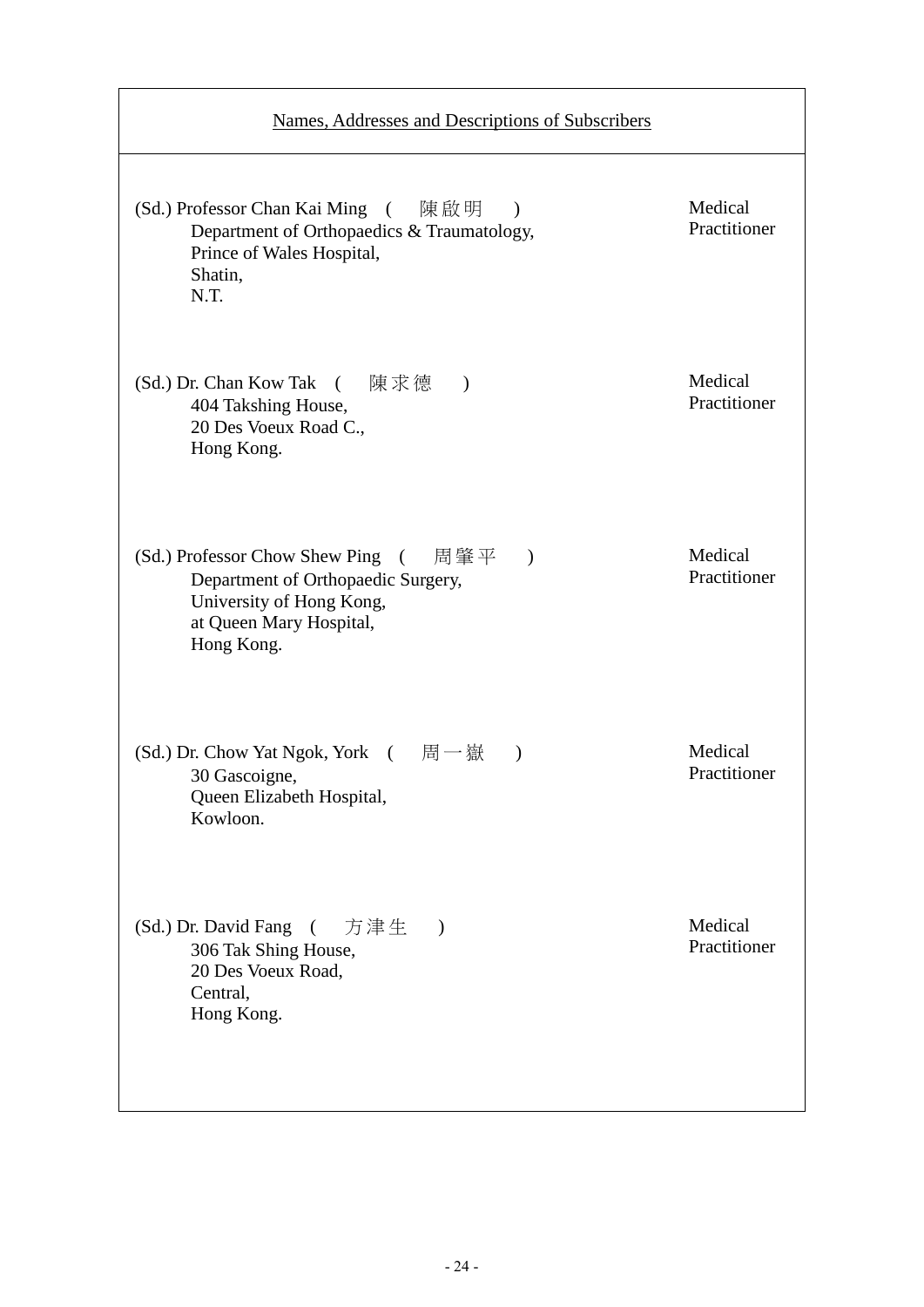| Names, Addresses and Descriptions of Subscribers                                                                                                                             |                         |
|------------------------------------------------------------------------------------------------------------------------------------------------------------------------------|-------------------------|
| (Sd.) Professor Fang Sin Yang, Harry (方心讓)<br>Room 1, Out Patient Department,<br>St. Paul's Hospital,<br>2 Eastern Hospital Road,<br>Causeway Bay,<br>Hong Kong.             | Medical<br>Practitioner |
| (Sd.) Dr. Hsu Che Shek, Louis (<br>許子石<br>$\lambda$<br>Room 1525, 15/F., Prince's Building,<br>Chater Road,<br>Central,<br>Hong Kong.                                        | Medical<br>Practitioner |
| (Sd.) Dr. Lau Pui Yau ( 婁培友<br>$\rightarrow$<br>Department of Orthopaedic & Traumatic Surgery,<br>United Christian Hospital,<br>130 Hip Wo Street,<br>Kwun Tong,<br>Kowloon. | Medical<br>Practitioner |
| (Sd.) Professor Leung Ping Chung ( 梁秉中<br>Department of Orthopaedics & Traumatology,<br>Prince of Wales Hospital,<br>Shatin,<br>N.T.                                         | Medical<br>Practitioner |
| (Sd.) Dr. Luk Dip Kei, Keith<br>陸瓞驥<br>€<br>$\mathcal{E}$<br>Department of Orthopaedic Surgery,<br>University of Hong Kong,<br>at Queen Mary Hospital,<br>Hong Kong.         | Medical<br>Practitioner |